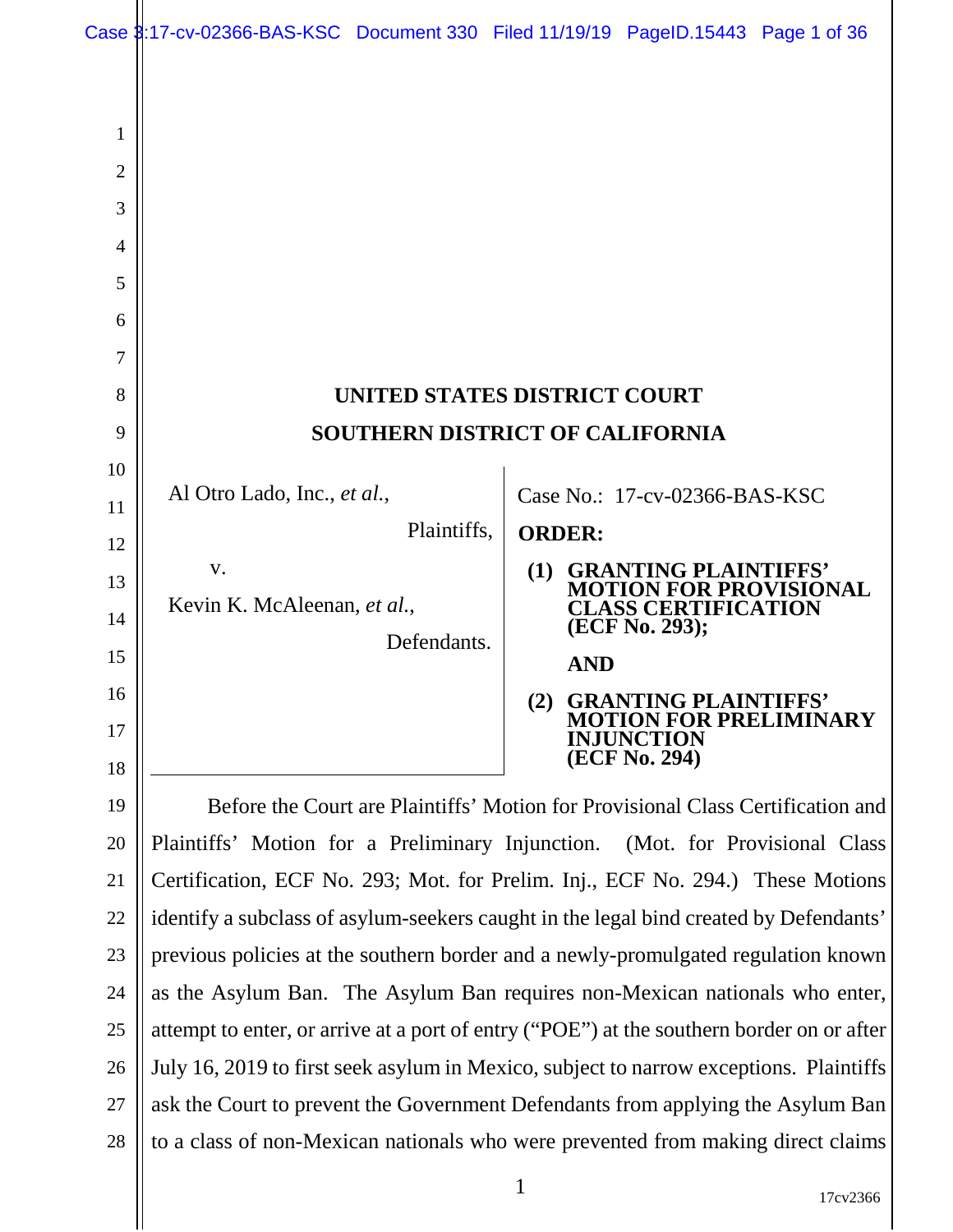for asylum at POEs before July 16, 2019 and instructed to instead wait in Mexico pursuant to the Government's own policies and practices.

2 3

1

4 5 6 7 8 The putative class members in this case did exactly what the Government told them to do: they did not make direct claims for asylum at a POE and instead returned to Mexico to wait for an opportunity to access the asylum process in the United States. Now, the Government is arguing that these class members never attempted to enter, entered, or arrived at a POE before July 16, 2019, and, therefore, the newly promulgated Asylum Ban is applicable to them.

9 10 11 12 The Court disagrees. Because the Court finds that members of the putative class attempted to enter a POE or arrived at a POE before July 16, 2019, and that as such, the Asylum Ban by its terms does not apply to them, the Court **GRANTS** Plaintiffs' Motions.

13

# **I. BACKGROUND**

14 15 16 17 Plaintiffs filed their initial complaint in the underlying action on July 12, 2017 in the Central District of California. (Compl., ECF No. 1.) The case was subsequently transferred to the Southern District of California. (ECF Nos. 113, 114.) The Court provides a brief overview of the action's lengthy litigation history below.

18

# **A. Overview of the Litigation**

19 20 21 22 23 24 25 26 27 28 Plaintiffs' putative class action complaint alleges that Customs and Border Protection ("CBP") uses various unlawful tactics, "including misrepresentation, threats and intimidation, verbal abuse and physical force, and coercion" to systematically deny asylum seekers access to the asylum process. (Compl. ¶ 2.) Defendants moved to dismiss the Complaint on December 14, 2017. (ECF No. 135.) In its order on the motion, the Court found that organizational Plaintiff Al Otro Lado had standing to bring the case and that the case was not moot, even though some named Plaintiffs had received an asylum hearing. *See Al Otro Lado, Inc. v. Nielsen*, 327 F. Supp. 3d 1284, 1296–1304 (S.D. Cal. 2018). The Court further denied requests to dismiss the lawsuit based on sovereign immunity and held that Plaintiffs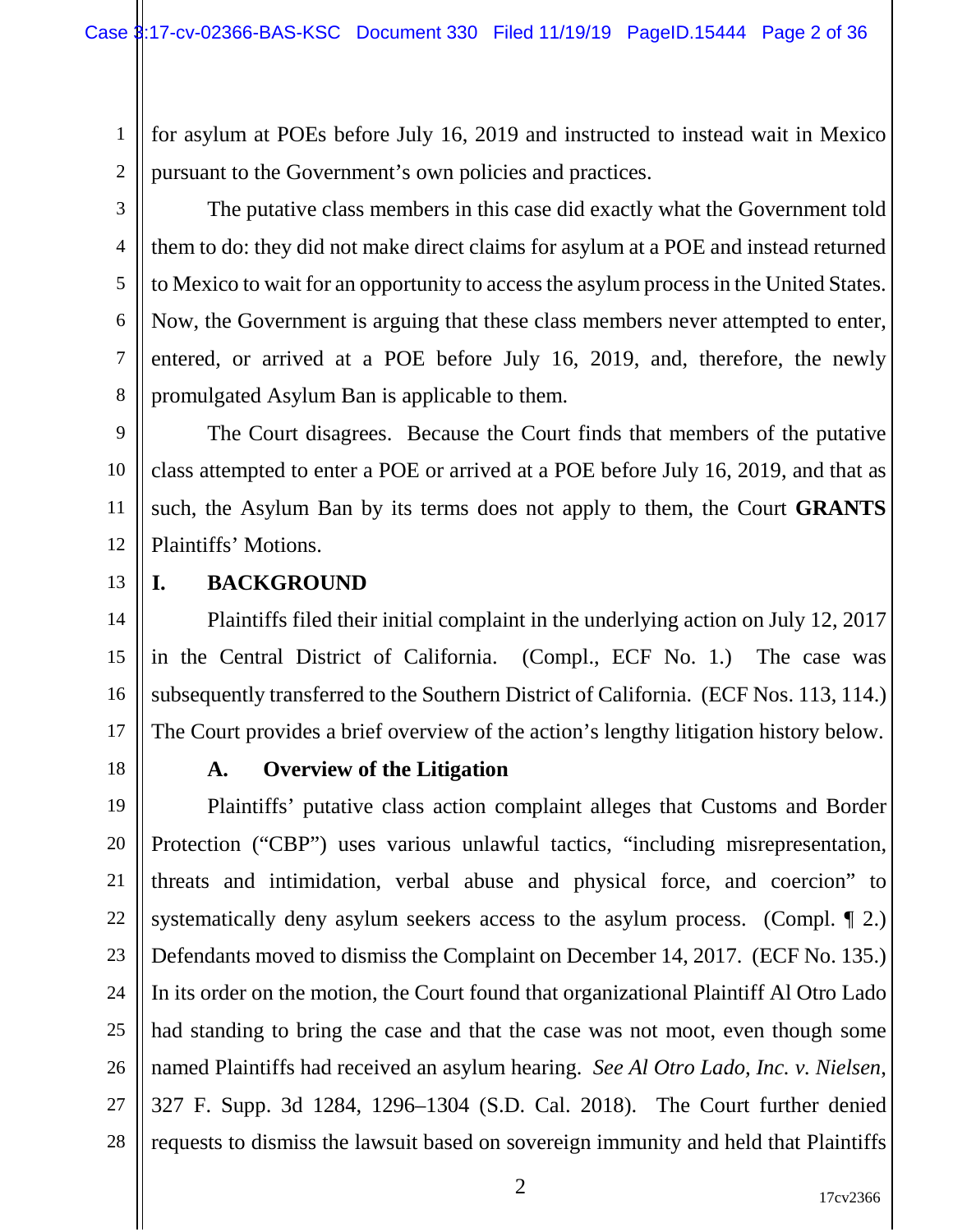1 2 3 had adequately alleged a claim under the Administrative Procedure Act ("APA"), 5 U.S.C. § 706(1), to "compel agency action unlawfully withheld." (*Id.* at 1304–05, 1309–10.)

4 5 6 7 8 9 10 11 12 13 14 However, the Court dismissed the § 706(1) claims brought by Plaintiffs Abigail Doe, Beatrice Doe and Carolina Doe to the extent they sought to compel relief under 8 C.F.R. § 235.4 for allegedly being coerced into withdrawing their applications for admission. *Id.* at 1314–15 (concluding that § 235.4 did not require CBP to take "discrete agency action" to determine whether a withdrawal was made voluntarily). The Court also dismissed Plaintiffs' § 706(2) claims based on an alleged "pattern or practice" because Plaintiffs had not alleged facts to plausibly "support [] the inference that there is an overarching policy" to deny access to the asylum process, and thus had not identified a "final agency action" reviewable under this provision of the APA. *Id.* at 1320. The Court granted Plaintiffs leave to amend their § 706(2) claims. *Id.* at 1321.

15 16 17 18 19 20 21 22 23 24 25 26 27 28 Plaintiffs then filed a First Amended Complaint ("FAC") on October 12, 2018, followed by a Second Amended Complaint ("SAC") on November 13, 2018. (ECF Nos. 176, 189). The amended complaints added allegations regarding the Government's purported "Turnback Policy," which included a "metering" or "waitlist" system in which asylum seekers were instructed "to wait on the bridge, in the pre-inspection area, or at a shelter"—or were simply told that "they [could not] be processed because the [POE] is 'full' or 'at capacity[.]'" (SAC ¶ 3.) Plaintiffs contend that CBP officials "routinely tell asylum seekers approaching POEs that in order to apply for asylum, they must get on a list or get a number" and that CBP prevents asylum-seekers from coming to the POE "until their number is called which can take days, weeks or longer." (*Id.* ¶ 100.) Some individuals are prevented from registering on the lists due to discrimination based on race, sexual orientation, or gender identity by the Mexican officials or third parties managing the lists. (*Id.*) Plaintiffs allege that CBP's rationale for this system—that the POEs did not have the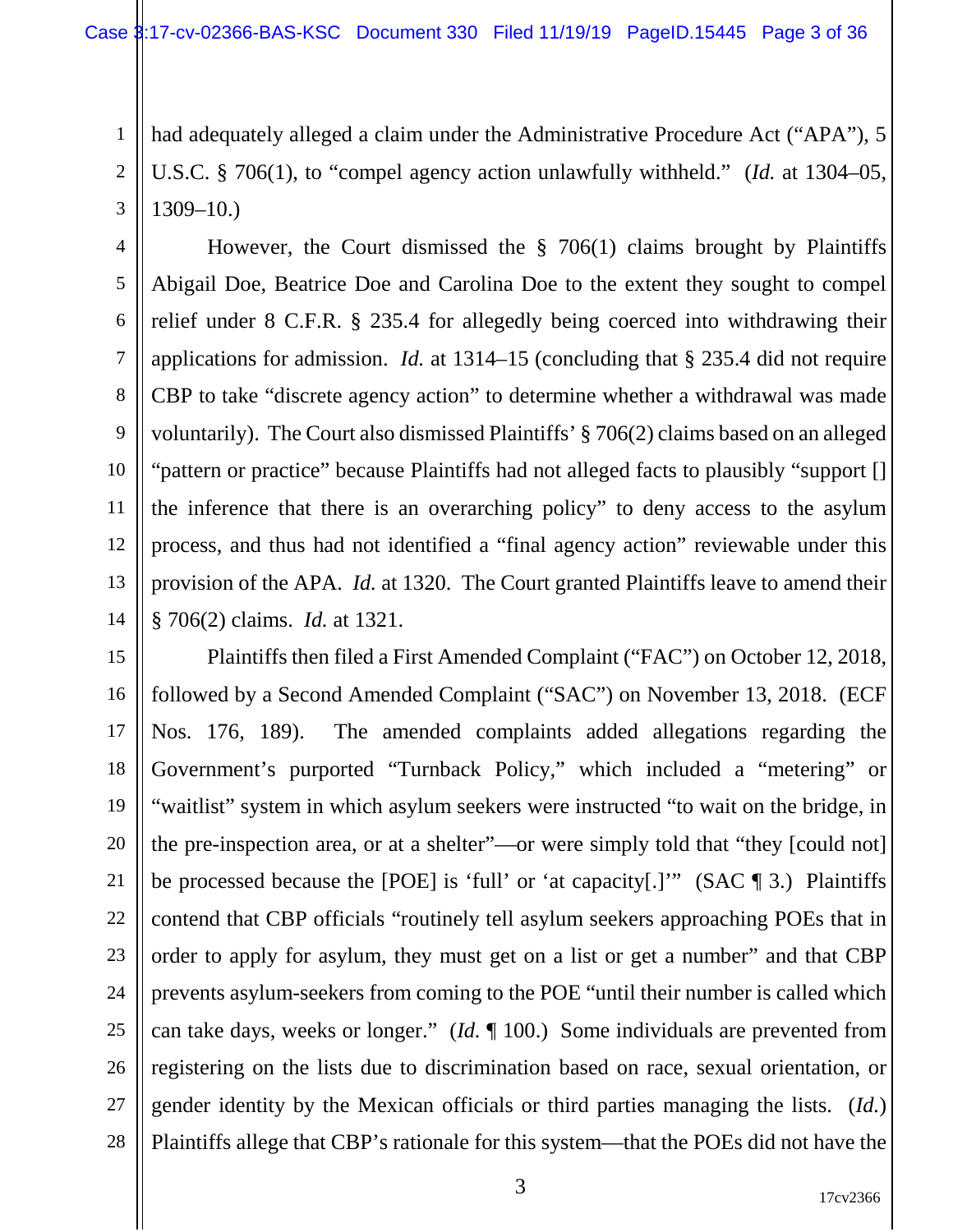1 2 3 capacity to process the asylum claims—is a pretext to serve "the Trump administration's broader, public proclaimed goal of deterring individuals from seeking access to the asylum process." (*Id.* ¶¶ 3, 5; *see also id.* ¶¶ 72–83.)

4 5 6 7 8 9 Defendants moved to dismiss the SAC on November 29, 2018. (ECF No. 192.) Following briefing—including six amicus briefs filed in support of Plaintiffs' arguments<sup>[1](#page-3-0)</sup>—and oral argument, the Court largely denied Defendants' motion to dismiss the SAC. *See Al Otro Lado v. McAleenan*, 394 F. Supp. 3d 1168 (S.D. Cal. 2019). First, the Court denied Defendants' Motion to Dismiss the SAC with respect to the amended  $\S 706(2)$  allegations, finding that:

Unlike the original Complaint, the SAC now alleges that as early as 2016, Defendants were implementing a policy to restrict the flow of asylum seekers at the San Ysidro Port of Entry. Plaintiffs allege that Defendants formalized this policy in spring 2018 in the form of the border-wide Turnback Policy, an alleged "formal policy to restrict access to the asylum process at POEs by mandating that lower-level officials directly or constructively turn back asylum seekers at the border," including through pretextual assertions that POEs lack capacity to process asylum seekers.

15 *Id.* at 1180 (citing SAC  $\P$  3, 48–93).

16 17 18 19 20 21 The Court also rejected, without prejudice, Defendants' argument that the SAC raised issues barred by the political question doctrine because they implicated "Defendants' coordination with a foreign national to regulate border crossings." *Id.* at 1190–93. The Court found that although some allegations "touch on coordination with Mexican government officials[,]" this coordination was "merely an outgrowth of the alleged underlying conduct by U.S. Officials." *Id.* at 1192

22

10

11

12

13

14

23 24 25 26 Finally, the Court rejected Defendants' arguments that Plaintiffs located on Mexican soil were not "arriving in" the United States for purposes of asylum. *Id.* at 1199–1201 (citing 8 U.S.C. § 1158(a)(1) (applicants for asylum include "[a]ny alien who is physically present in the United States or who arrives in the United States") and 8 U.S.C. §  $1225(b)(1)(A)(ii)$  (requiring an immigration officer to refer for an

<span id="page-3-0"></span><sup>28</sup> <sup>1</sup> Amicus briefs were filed in support of Plaintiffs by: (1) twenty states; (2) Amnesty International; (3) certain members of Congress; (4) certain immigration law professors; (5) nineteen organizations representing asylum seekers; and (6) Kids In Need of Defense ("KIND").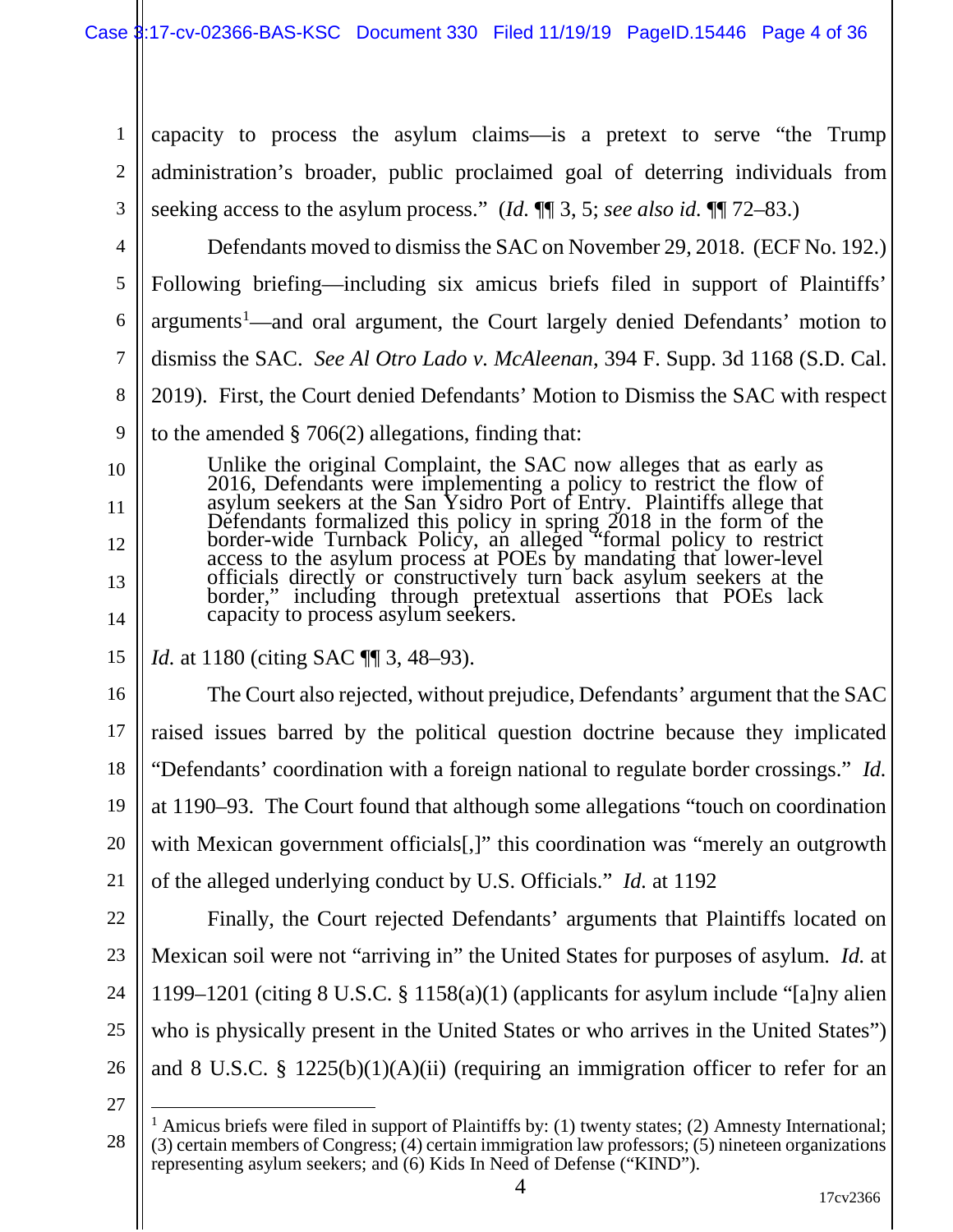1 2 3 4 5 6 asylum interview certain individuals who are "arriving in the United States")). The Court found that the plain language and legislative histories of these statutes supported the conclusion that the statute applies to asylum seekers in the process of arriving. *Id.* at 1199–1201. Furthermore, the Court concluded that the allegations in the SAC plausibly showed that Plaintiffs were in the process of arriving in the United States at the time they attempted to raise their asylum claims at POEs. *Id.* at 1203.

Defendants then answered the Complaint on August 16, 2019. (ECF No. 283).

7

8

13

14

15

16

17

18

19

20

21

#### **B. The Asylum Ban**

9 10 11 12 On July 16, 2019, the Government issued a joint interim final rule entitled "Asylum Eligibility and Procedural Modifications," widely known as the "Asylum Ban." 84 Fed. Reg. 33,829 (July 16, 2019), *codified at* 8 C.F.R. § 208.13(c)(4). In relevant part, Asylum Ban provides the following:

(c) Mandatory denials—

(4)Additional limitation on eligibility for asylum. Notwithstanding the provisions of § 208.15, any alien who enters, *attempts to enter, or arrives* in the United States across the southern land border *on or after July 16, 2019*, after transiting through at least one country outside the alien's country of citizenship, nationality, or last lawful habitual residence en route to the United States, shall be found ineligible for asylum unless:

(i) The alien demonstrates that he or she applied for protection from persecution or torture in at least one country outside the alien's country of citizenship, nationality, or last lawful habitual residence through which the alien transited en route to the United States, and the alien received a final judgment denying the alien protection in such country.

22 23 24 25 26 27 28 *Id.* (emphasis added). Although the initial implementation of this new regulation was enjoined by the Northern District of California, the Supreme Court subsequently stayed the district court's injunction of the Asylum Ban on September 11, 2019, without explanation, "pending disposition of the Government's appeal in the United States Court of Appeals for the Ninth Circuit and disposition of the Government's petition for a writ of certiorari, if such a writ is sought." *Barr v. East Bay Sanctuary Covenant*, \_\_S. Ct. \_\_, 2019 WL 4292781 (Sept. 11, 2019) (mem.). Thus, at present,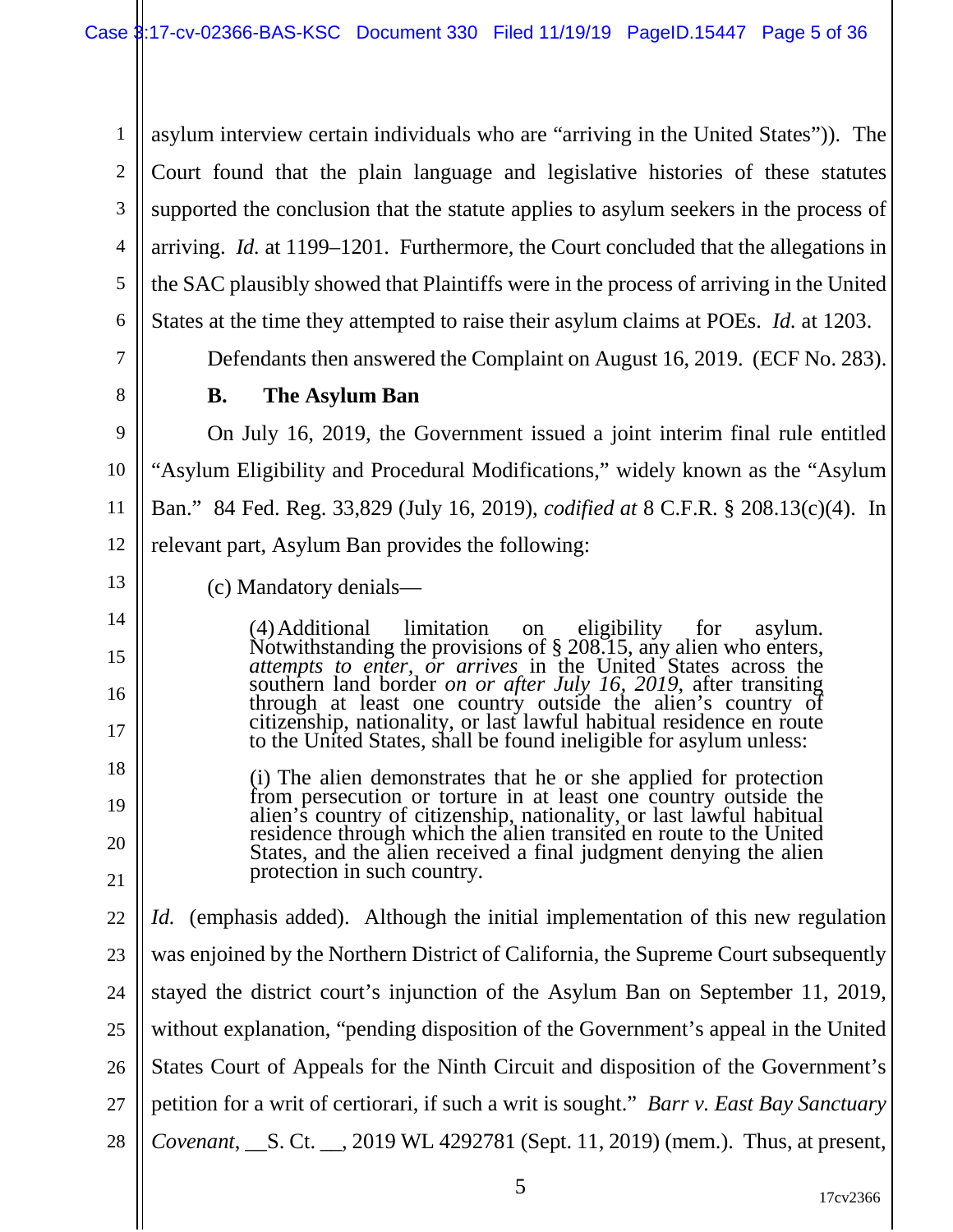1 2 3 non-Mexican asylum-seekers who entered, attempted to enter, or arrived at the United States-Mexico border after July 16, 2019 must first seek and be denied asylum in Mexico to establish eligibility for asylum in the United States. [2](#page-5-0)

4

5

6

7

8

9

Due to the Government's metering policies, these individuals were prevented from crossing through POEs and were instead instructed to "wait their turn" in Mexico for U.S. asylum processing.<sup>[3](#page-5-1)</sup> Many understood this to be a necessary and sufficient way to legally seek asylum in the United States.<sup>[4](#page-5-2)</sup> Their understanding of the process, under the law that existed at the time of they sought asylum at the southern border, was correct.

10 11 12 13 14 15 16 17 18 19 Plaintiffs argue the Asylum Ban would, if applied to non-Mexican asylumseekers who were metered at the border *before* July 16, 2019, preclude these individuals from accessing any asylum process altogether due to circumstances entirely of the Government's making. Mexico's Commission to Assist Refugees, the administrative agency responsible for processing asylum claims, requires that applicants for asylum submit their petitions within 30 days of entering Mexico. (*See* Decl. of Alejandra Macias Delgadillo ¶¶ 34–37, Ex. 27 to Mot. for Prelim. Inj., ECF No. 294-27; Decl. of Michelle Brané ¶ 22, Ex. 28 to Mot. for Prelim. Inj., ECF No. 294-28.) However, because the Asylum Ban was not promulgated until after the time these individuals were subject to metering, none of the members of the putative

20

<span id="page-5-0"></span>21 22 23 24 <sup>2</sup> The regulation provides two alternative circumstances in which an individual will still be considered eligible for asylum in the United States even though he or she cannot demonstrate compliance with subsection (i): (1) if an individual can show that he or she is a victim of trafficking; or (2) if the countries through which an individual traveled in transit to the United States were not parties to the 1951 United Nations Convention relating to the Status of Refugees, the 1967 Protocol Relating to the Status of Refugees, or the United Nations Convention against Torture and Other Cruel, Inhuman or Degrading Treatment or Punishment. *See* 8 C.F.R. § 208.13(c)(4)(ii)–(iii).

<sup>25</sup> Neither exception is relevant to the instant action. <sup>3</sup> *See, e.g.*, Decl. of Roberto Doe ¶¶ 4–6, Ex. 5 to Mot. for Prelim. Inj., ECF No. 294-7; Decl. of K-S ¶¶ 15-–16, Ex. 6 to Mot. for Prelim. Inj., ECF No. 294-8; Decl. of S.N. ¶¶ 14–16, Ex. 7 to Mot.

<span id="page-5-1"></span><sup>26</sup> for Prelim. Inj., ECF No. 294-9; Decl. of Dora Doe ¶¶ 6–9, Ex. 13 to Mot. for Prelim. Inj., ECF No. 294-15; Decl. of Jordan Doe ¶ 9, Ex. 15 to Mot. for Prelim. Inj., ECF No. 294-17; Decl. of B.B.

<sup>27</sup> ¶ 8, Ex. 22 to Mot. for Prelim. Inj., ECF No. 294-24; Decl. of Mowha Doe ¶ 8, Ex. 49 to Mot. for Prelim. Inj., ECF No. 294-47.

<span id="page-5-2"></span><sup>28</sup> <sup>4</sup> *See, e.g.*, Decl. of K-S ¶ 16; Decl. of S.N. ¶ 17; Decl. of China ¶ 9, Ex. 9 to Mot. for Prelim. Inj., ECF No. 294-11; Decl. of Jordan Doe ¶ 9; Decl. of A.V.M.M. ¶ 8, Ex. 17 to Mot. for Prelim. Inj., ECF No. 294-19.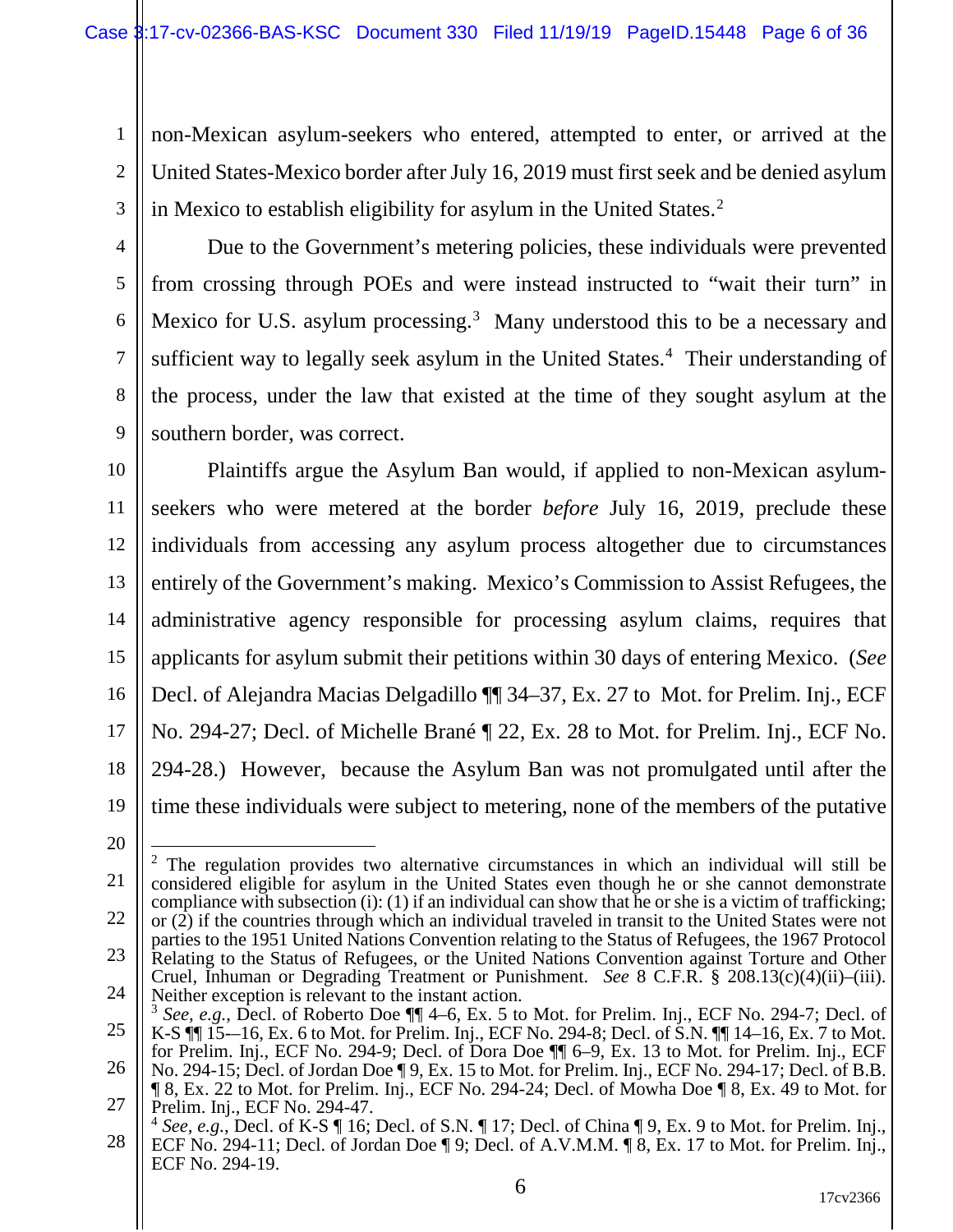1 2 3 4 5 6 7 class attempted to exhaust Mexico's asylum procedures within the 30-day window. In short, should the Asylum Ban apply to these individuals, the situation would effectively be this: Based on representations of the Government they need only "wait in line" to access the asylum process in the United States, the members of the putative class may have not filed an asylum petition in Mexico within 30 days of entry, thus unintentionally and irrevocably relinquishing their right to claim asylum in Mexico and, due to the Asylum Ban, their right to claim asylum in the United States. [5](#page-6-0)

8 9 10 11 12 13 14 Thus, Plaintiffs seek to provisionally certify a subclass of the original class consisting of "all non-Mexican noncitizens who were denied access to the U.S. asylum process before July 16, 2019 as a result of the Government's metering policy and continue to seek access to the U.S. asylum process[.]" (Mot. for Provisional Class Certification at 13.) Plaintiffs further request that the Court preliminarily enjoin Defendants from applying the Asylum Ban to provisional class members who were metered prior to July 16, 2019. (Mot. for Prelim. Inj. at 24–25.)

15 16 17 18 19 20 21 22 23 Defendants argue that this Court has no jurisdiction to issue the requested relief in either Motion under a variety of provisions in the Immigration and Nationality Act ("INA") and because the subject of Plaintiffs' injunction is not of the same character as the underlying lawsuit. As to the merits of Plaintiffs' Motions, Defendants contend that Plaintiffs are not entitled to an injunction because the Government's metering policies are lawful, the balance of equities tips sharply in favor of the Government, and Plaintiffs have failed to satisfy any of the prerequisites to class certification under Federal Rule of Civil Procedure 23. For the reasons explained below, the Court rejects Defendants' arguments.

- 24
- 25 26

<span id="page-6-0"></span><sup>27</sup> 28 5 Plaintiffs note that Mexico's 30-day limitation to file petitions for asylum is subject to a waiver for good cause. However, appealing untimeliness determinations on the basis of the waiver "are often decided on legal formalities" that generally require the legal expertise of an attorney, which very few of those waiting in Mexico have the means to retain. (Decl. of Alejandra Macias Delgadillo ¶¶ 35–36; Decl. of Michelle Brané ¶ 22.)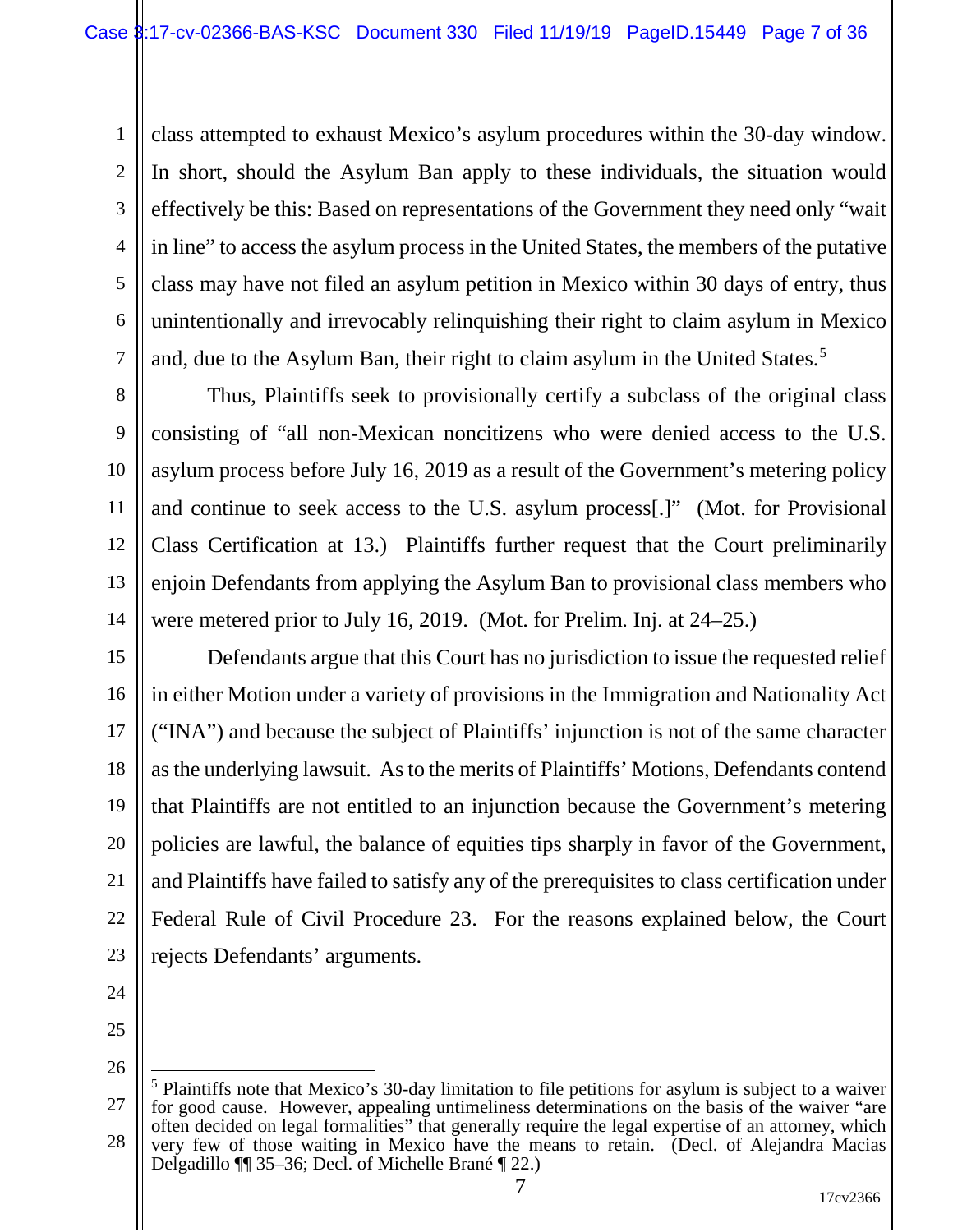#### 1 **II. JURISDICTION**

2 3 4 5 6 7 8 9 10 11 12 13 14 Defendants challenge the Court's jurisdiction to grant the requested relief, citing to various provisions of 8 U.S.C. § 1252 that preclude jurisdiction in certain contexts. Before turning to the specific subsections, it is necessary to clarify the factual and legal framework within which this Order operates. First, it is important to identify what precise question the Court has been asked to decide—and what it has *not* been asked to decide—on Plaintiffs' two Motions. Plaintiffs ask that the Court enjoin the Government from applying the Asylum Ban to them because they arrived at POEs before July 16, 2019. Plaintiffs do not make a facial challenge to the Asylum Ban's legality by asking the Court to pass upon the constitutionality of the regulation as an exercise of the Executive Branch's powers. Plaintiffs' request also does not require the Court to make any determinations about the merits of their asylum claims, review removal proceedings (expedited or otherwise), or determine the legitimacy of any orders of removal.

15 16 17 18 19 20 21 22 23 24 25 26 27 28 Second, Defendants' challenge to jurisdiction in this case calls into question bars on courts' inherent powers of equity. It is undisputed that Congress can restrict a federal courts' traditional equitable discretion. *Tennessee Valley Auth. v. Hill*, 437 U.S. 153, 194–95 (1978). "However, because of the long and established history of equity practice, 'we do not lightly assume that Congress has intended to depart from established principles [of equitable discretion].'" *Owner Operator Indep. Drivers Ass'n, Inc. v. Swift Transp. Co. (AZ)*, 367 F.3d 1108, 1112 (9th Cir. 2004) (quoting *Weinberger v. Romero-Barcelo*, 456 U.S. 305, 313 (1982)). Therefore, "[u]nless a statute in so many words, or by a necessary and inescapable inference, restricts the court's jurisdiction in equity, the full scope of that jurisdiction is to be recognized and applied." *Porter v. Warner Holding Co.*, 328 U.S. 395, 398 (1946); *see also United States v. Oakland Cannabis Buyers' Coop.*, 532 U.S. 483, 496 (2001) (holding that trial courts' equitable discretion "is displaced only by a clear and valid legislative command") (internal quotations omitted); *Rodriguez v. Hayes*, 591 F.3d 1105, 1120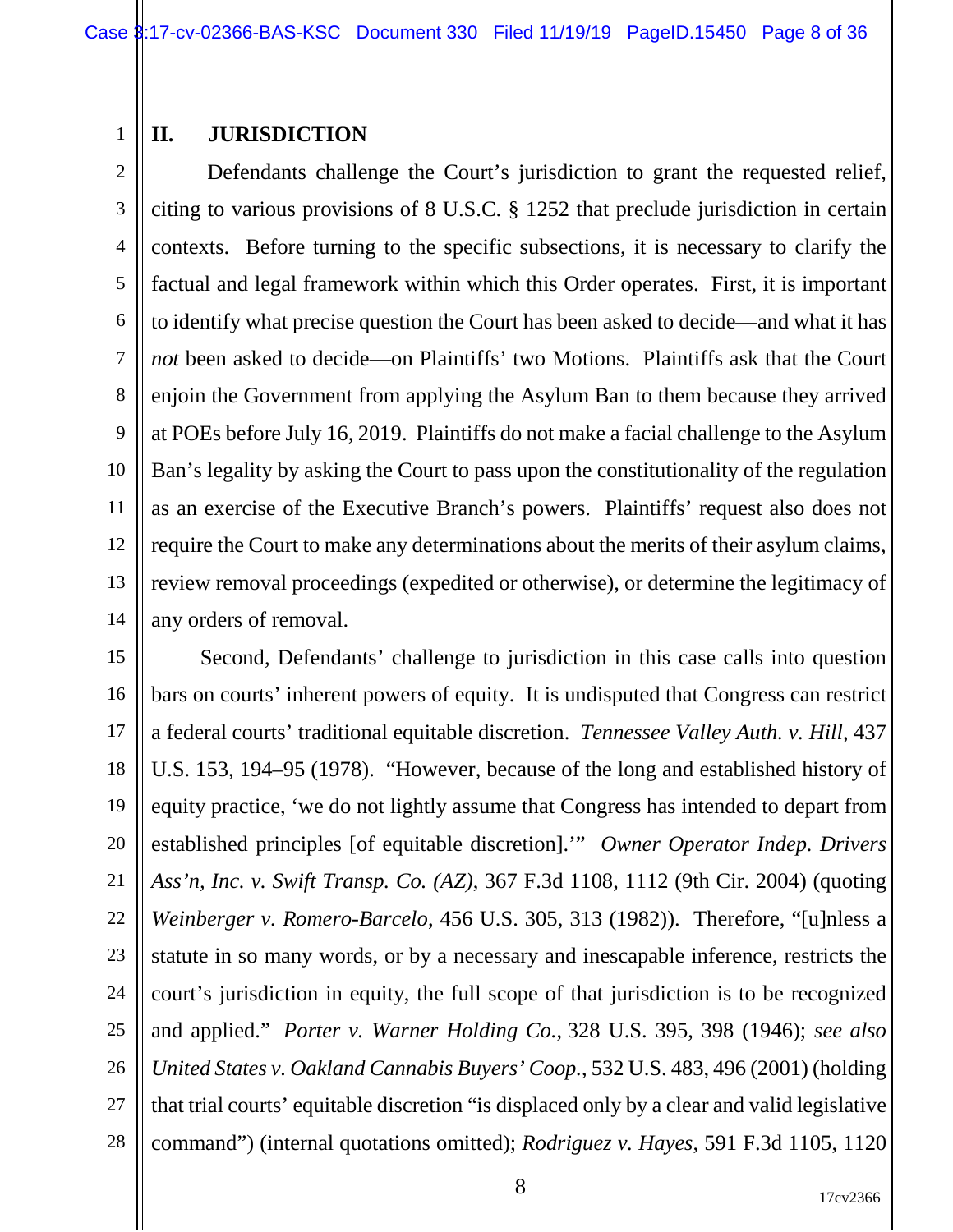1 2 (9th Cir. 2010) ("[T]raditional equitable powers can be curtailed only by an unmistakable legislative command.").

3 4 5 6 7 8 9 10 Turning to Defendants' specific challenges to the Court's jurisdiction, Defendants make two arguments. First, Defendants argue that various subsections of 8 U.S.C. § 1252 divest this Court of jurisdiction to review the implementation of the Asylum Ban. (Opp'n to Prelim. Inj. Mot. at 6–10, ECF No. 307.) Second, Defendants argue that the requested injunction is improper because it is not of the same character as the underlying lawsuit and deals with matter lying wholly outside the issues in the suit. (*Id.* at 10–11.) The Court rejects both arguments for the reasons discussed below.

11

### **A. Bars to Jurisdiction Under 8 U.S.C. § 1252**

12 13 14 15 The provisions of 8 U.S.C. § 1252 deprive this Court of jurisdiction over certain cases. Defendants take a scattershot approach, arguing that multiple subsections are applicable to Plaintiffs' requests and thus the court has no jurisdiction to reach the issues raised. The Court disagrees.

- 16
- 17

# 1. The relief requested does not arise from, pertain to, or otherwise relate to pending removal proceedings or removal orders.

18 19 20 21 Several subsections of § 1252 limit judicial review of claims and questions that relate to removal proceedings or existing orders of removal. Defendants argue that §§ 1252(a)(2)(A)(i), 1252(g), 1252(a)(5), and 1252(b)(9) all strip this Court of jurisdiction.<sup>[6](#page-8-0)</sup>

<span id="page-8-0"></span><sup>23</sup> 24 25 26 27 28 6 *See* 8 U.S.C. § 1252(a)(2)(A)(i) (precluding jurisdiction over causes or claims "arising from or relating to the implementation or operation of an order of removal pursuant to section 1225(b)(1)"); § 1252(a)(5) (directing that "a petition for review filed with an appropriate court of appeals in accordance with this section shall be the sole and exclusive means for judicial review of an order of removal entered or issued under any provision of this chapter, except as provided in subsection (e)"); § 1252(b)(9) ("Judicial review of all questions of law and fact, including interpretation and application of statutory provisions, arising from any action taken or proceeding brought to remove an alien from the United States under this subchapter shall be available only in judicial review of a final order under this section."); 8 U.S.C. §  $1252(e)(1)(A)$  (divesting courts' jurisdiction to issue equitable relief "in any action pertaining to an order to exclude an alien in accordance with section 1225(b)(1)[,]" with exceptions); § 1252(g) (barring exceptions, "no court shall have jurisdiction to hear any cause or claim by or on behalf of an alien arising from the decision or action by the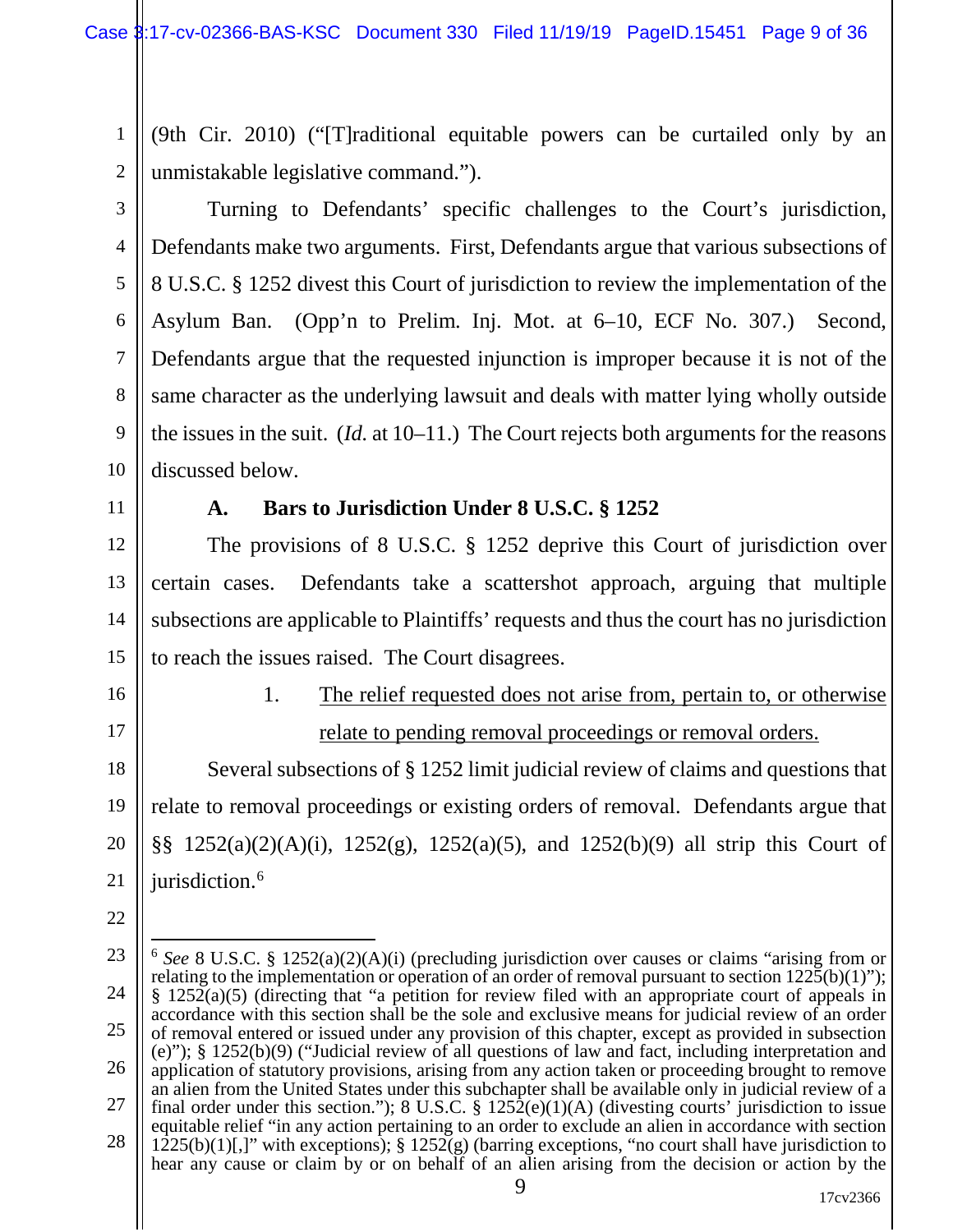1 2 3 4 5 6 7 8 9 Section 1252(a)(2)(A)(i) prohibits "a direct challenge to an expedited removal order." *Pena v. Lynch*, 815 F.3d 452, 455 (9th Cir. 2016); *see also Jennings v. Rodriguez*, 138 S. Ct. 830, 841 (2018) (§ 1252(b)(9) did not apply where respondents were not asking for review of an order of removal, challenging the decision to detain them or seek removal, or challenging the process for determining removability); *M.M.M. on Behalf of J.M.A. v. Sessions*, 347 F. Supp. 3d 526, 532 (S.D. Cal. 2018)  $(\S 1252(a)(2)(A)(i)$  did not apply where plaintiffs did not have final removal orders and where they were "not challenging the Government's ultimate decision to detain or remove them").

10 11 12 13 14 Section  $1252(g)$ , by its terms, applies to only the three discrete actions that the Attorney General may take—to commence proceedings, adjudicate cases, or execute removal orders. *Reno v. American-Arab Anti-Discrimination Committee*, 525 U.S. 471, 482 (1999). It does not refer to "all claims arising from deportation proceedings." *Id.*

15 16 17 18 19 20 21 22 23 24 Finally, the prohibitory language in §  $1252(a)(5)$  and §  $1252(b)(9)$  "mean[s] that any issue—whether legal or factual—arising from any removal-related activity can be reviewed only through the PFR [petition for review] process." *J.E.F.M. v. Lynch*, 837 F.3d 1026, 1031 (9th Cir. 2016) (emphasis omitted). However, §  $1259(b)(9)$  "excludes from the PFR process any claim that does not arise from removal proceedings. Accordingly, claims that are independent of or collateral to the removal process do not fall within the scope of § 1252(b)(9)." *Id.* at 1032; *see also Jennings*, 138 S. Ct. at 841. The question is not whether the challenged action "is an action taken to remove an alien but whether the legal questions in this case arise from such an action." *Jennings*, 138 S. Ct. at 841 n.3.

25 26 The Government does not allege that any Plaintiff is in removal proceedings or that a final order of removal has been issued as to any Plaintiff. Likewise, Plaintiffs

<sup>28</sup> Attorney General to commence proceedings, adjudicate cases or execute removal orders against any alien under this chapter").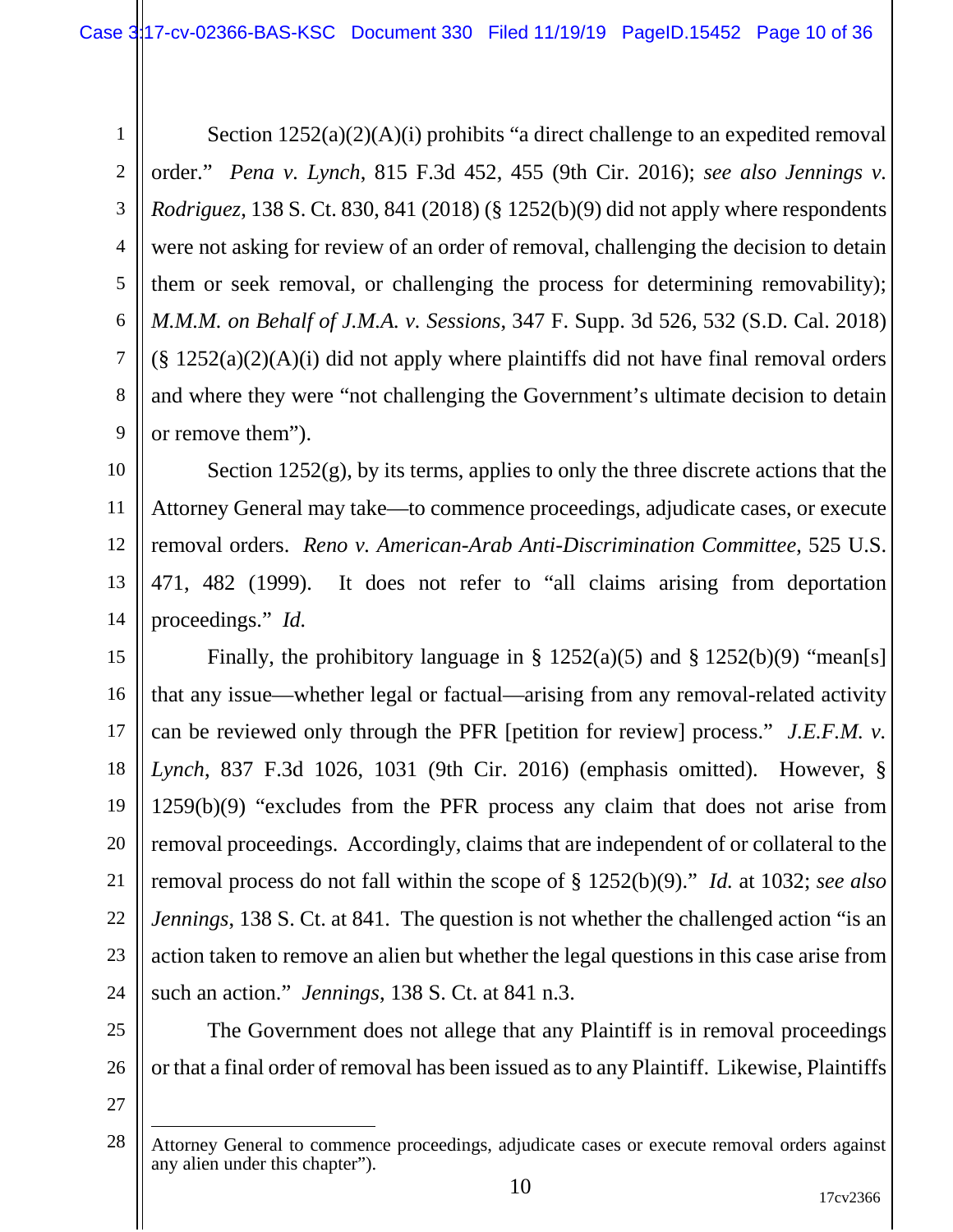1 2 3 4 5 6 7 do not request review of an order of removal, challenge the decision to seek removal, or contest any step that has been taken by the Government to determine their removability, including a decision to commence or adjudicate proceedings. (*See* Mot. for Prelim. Inj. at 2 (stating that Plaintiffs did not "file this motion to seek a specific outcome in provisional class members' asylum cases").) In fact, the very relief Plaintiffs seek is to commence such proceedings and have their asylum claims adjudicated by being granted access to the asylum process.

8 9 10 11 12 13 Defendants have not alleged that any final removal orders have been issued as to any Plaintiff, or that Plaintiffs' requests challenge any such orders per subsection  $(a)(2)(A)$ , implicate the discrete actions outlined in subsection  $(g)$ , or arise from actions taken to remove these aliens under subsections  $(a)(5)$  and  $(b)(9)$ . Thus, the Court finds that these provisions do not preclude its jurisdiction over the claims raised in Plaintiffs' Motions.

- 14
- 15

2. The Asylum Ban does not implement the expedited removal statute (8 U.S.C. § 1225(b)).

16 17 18 19 20 21 Two subsections in § 1252 prohibit judicial review of policies, regulations, or procedures issued or adopted by the Attorney General "to implement 8 U.S.C. §  $1225(b)(1)$ ."<sup>[7](#page-10-0)</sup> Defendants claim that §  $1225(b)(1)$  is implicated because of the possibility that some Plaintiffs "will be adjudicated in expedited removal proceedings under section 1225(b)(1), and some in regular removal proceedings under section 1229a." (Opp'n to Mot. for Prelim. Inj. at 6–7.)

Although the Asylum Ban's limitation on eligibility requirements may

derivatively affect certain aspects of the expedited removal process authorized in

22

23

<span id="page-10-0"></span><sup>25</sup> 26 27 7 *See* 8 U.S.C. § 1252(a)(2)(A)(iv) (providing courts have no jurisdiction to review "procedures or policies adopted by the Attorney General to implement the provisions of  $\S 1225(b)(1)$ " except as provided in subsection (e)); § 1252(e)(3)(A)(ii) (limiting judicial review to the United States District Court for the District of Columbia to determine "whether a regulation, or a written policy directive, written policy guideline, or written procedure issued by or under the authority of the

<sup>28</sup> Attorney General to implement" 8 U.S.C. § 1225(b)(1) is inconsistent with the statute or otherwise unlawful).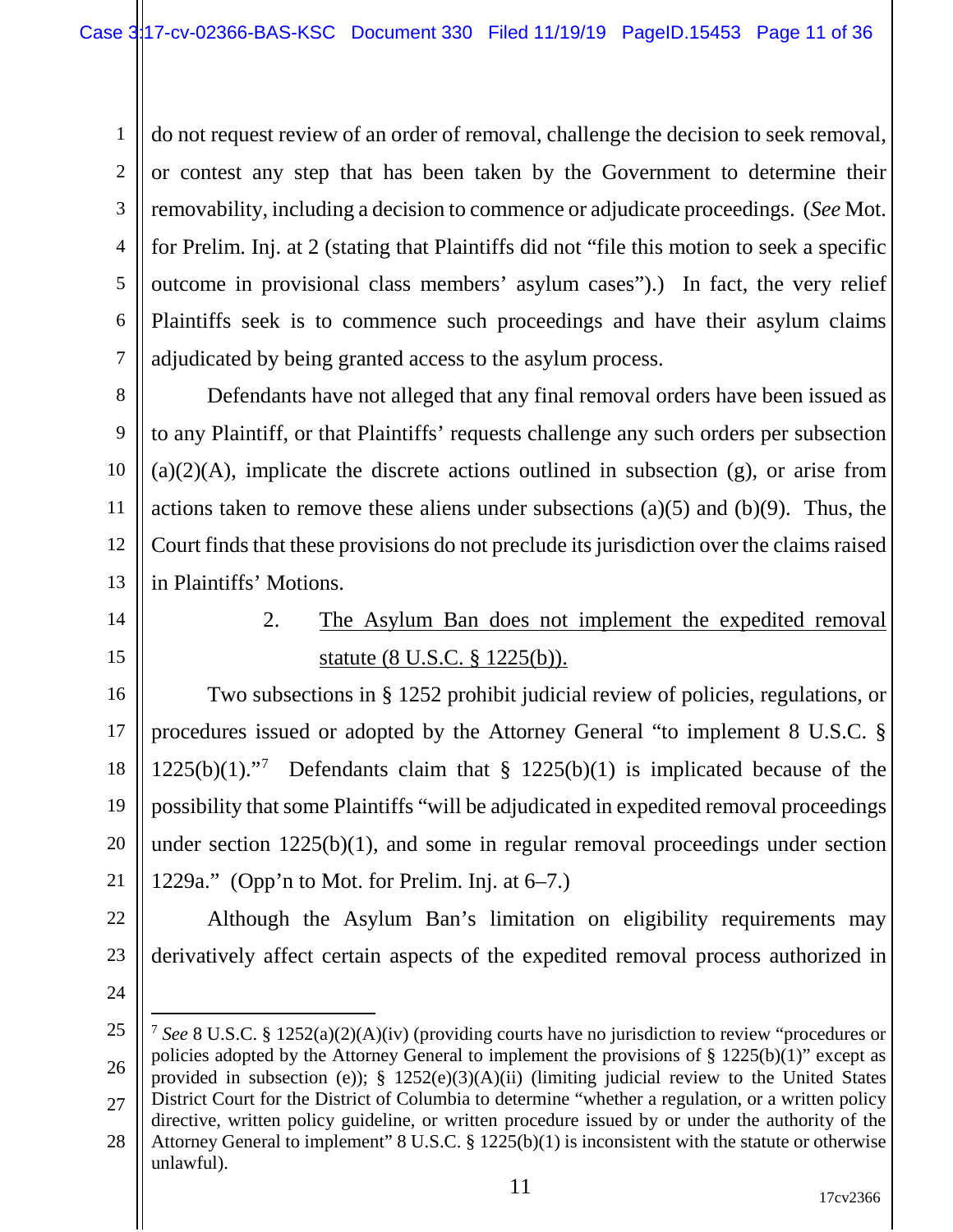1 2 3 4 5 § 1225(b)(1), the Asylum Ban does not *implement* § 1225(b)(1). *See E. Bay Sanctuary Covenant v. Trump*, 354 F. Supp. 3d 1094, 1118–19 (N.D. Cal. 2018), *appeal filed*, Nos. 18-17274, 18-17436 (9th Cir. Dec. 26, 2018). Rather, the Asylum Ban implements the asylum eligibility requirements stated in the asylum statute, 8 U.S.C. § 1158.

6 7 8 9 10 11 12 13 14 15 16 17 18 19 20 Section 1158 states that asylum may be granted "to an alien who has applied for asylum in accordance with the requirements and procedures established by the Secretary of Homeland Security or the Attorney General under this section." 8 U.S.C. § 1158(b)(1)(A). The Asylum Ban, housed in the Code of Federal Regulations under Part 208 ("Procedures for Asylum and Withholding of Removal"), Section 208.13 ("Establishing Asylum Eligibility"), appears to be one such procedure. The Ban itself is characterized not as an additional procedure for expedited removal, but as an "Additional limitation on eligibility for asylum." *See* 8 C.F.R. § 208.13(c)(4). Nothing in the language of the Ban discusses § 1225(b)(1), cites to § 1225(b)(1), or otherwise indicates that it implements expedited removal under § 1225(b)(1). Thus, the Court sees no basis for concluding that the Asylum Ban implements expedited removal. *See Kucana v. Holder*, 558 U.S. 233, 252 (2010) ("[T]he textual limitations upon a law's scope are no less a part of its purpose than its substantive authorizations.") (quoting *Rapanos v. United States*, 547 U.S. 715, 752 (2006) (plurality op.)).

21 22 23 24 25 26 27 28 An analysis of the relevant provisions of § 1252 leads to the same conclusion. Nothing in the language of § 1252, including in §  $1252(a)(2)(A)(iv)$  and §  $1252(e)(3)(A)(ii)$ , precludes judicial review of regulations implementing asylum eligibility requirements under 8 U.S.C. § 1158. Courts must interpret congressional language barring jurisdiction precisely. *Cheng Fan Kwok v. INS*, 392 U.S. 206, 212 (1968) (holding that a statute affecting federal jurisdiction "must be construed both with precision and with fidelity to the terms by which Congress has expressed its wishes"). "[W]here Congress includes particular language in one section of a statute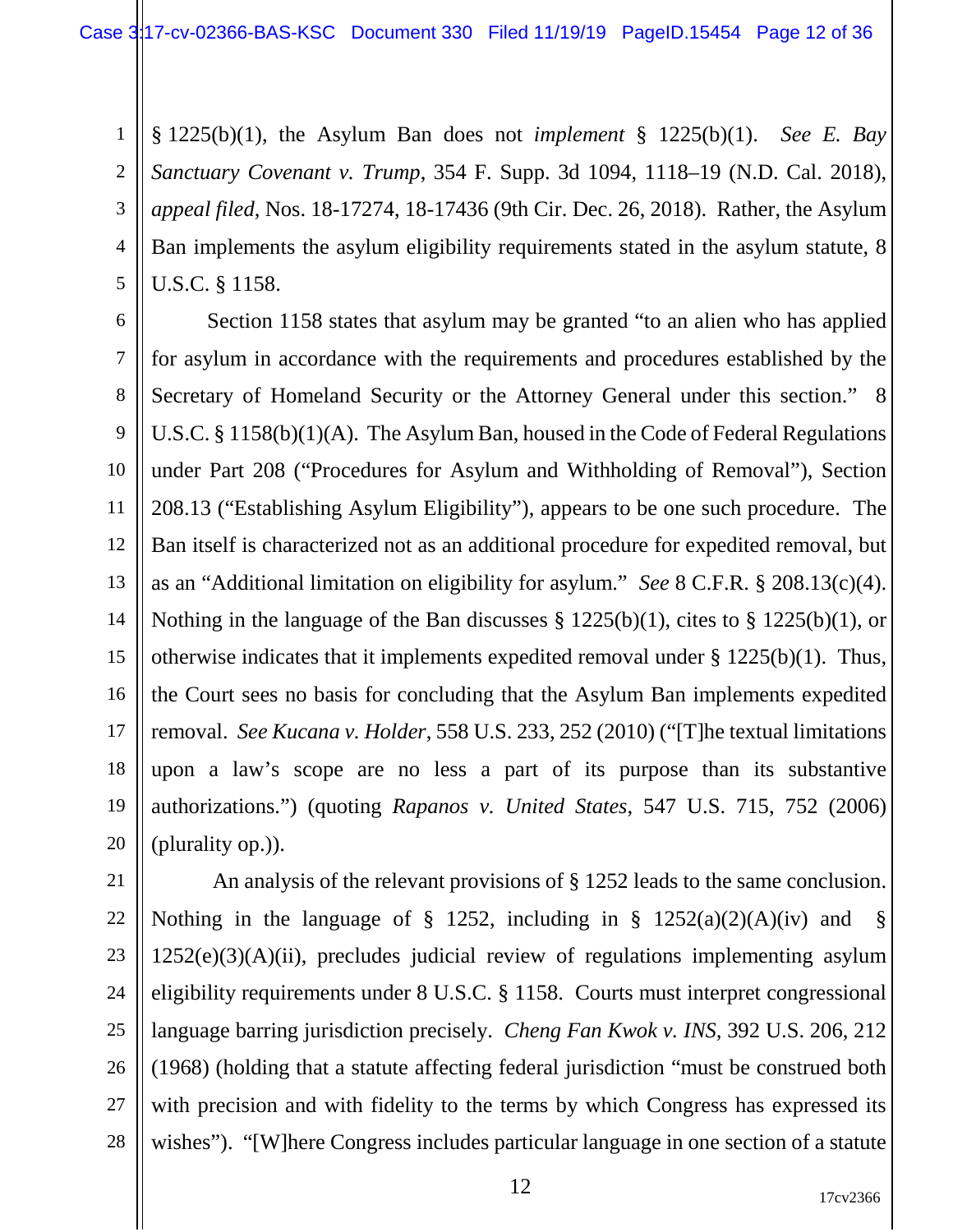1 2 3 4 5 6 7 but omits it in another section of the same Act, it is generally presumed that Congress acts intentionally and purposely in the disparate inclusion or exclusion." *Nken v. Holder*, 556 U.S. 418, 430 (2009). Thus, in these provisions, where Congress sought to limit judicial review of policies, procedures, and regulations made under only §  $1225(b)(1)$ , the Court must presume that Congress intentionally excluded § 1158 from this jurisdictional bar. *See E. Bay Sanctuary Covenant*, 354 F. Supp. at 1118– 19.

8 9 10 11 12 13 14 15 16 17 18 19 20 21 Further, the regulatory scheme for immigration law already includes a separate section discussing the implementation of the expedited removal system. *See* 8 C.F.R. Part 235 (Inspection of Persons Applying for Admission). These regulations specify the record an immigration officer must create during the expedited removal process and the advisements that the officer must give to individuals subject to expedited removal. *United States v. Barajas-Alvarado*, 655 F.3d 1077, 1081 (9th Cir. 2011) (citing 8 C.F.R. [§§ 235.3,](https://1.next.westlaw.com/Link/Document/FullText?findType=L&pubNum=1000547&cite=8CFRS1235.3&originatingDoc=I6375359ece5611e0a9e5bdc02ef2b18e&refType=RB&originationContext=document&transitionType=DocumentItem&contextData=(sc.UserEnteredCitation)#co_pp_c42a000095be5) 1235.3 ("Inadmissible aliens and expedited removal")); *see also Am. Immigration Lawyers Ass'n v. Reno*, 18 F. Supp. 2d 38, 43 (D.D.C. 1998) (Part 235 "regulate[s] how the inspecting officer is to determine the validity of travel documents, how the officer should provide information to and obtain information from the alien, and how and when an expedited removal order should be reviewed"), *aff'd*, 199 F.3d 1352 (D.C. Cir. 2000). Courts have identified these regulations as the "implementing regulations" for the expedited removal system*. See id.* at 43–45 (applying § 1252(e)(3) to bar claims challenging regulations in Part 235).

22 23 24 25 26 27 28 A decision from the District Court for the District of Columbia illustrates when a rule or policy implements § 1225(b)(1). In *Grace v. Whitaker*, asylum applicants challenged new credible fear policies, established by the Attorney General's decision in *Matter of A-B-*, for asylum applications based on domestic or gang violence. 344 F. Supp. 3d 96, 108–10 (D.D.C. 2018), *appeal docketed*, No. 19-5013 (D.C. Cir. Jan. 30, 2019). In finding that § 1252(e)(3)(A)(ii) conferred jurisdiction on the D.C. District Court to hear the challenge, the court focused on the fact that the Attorney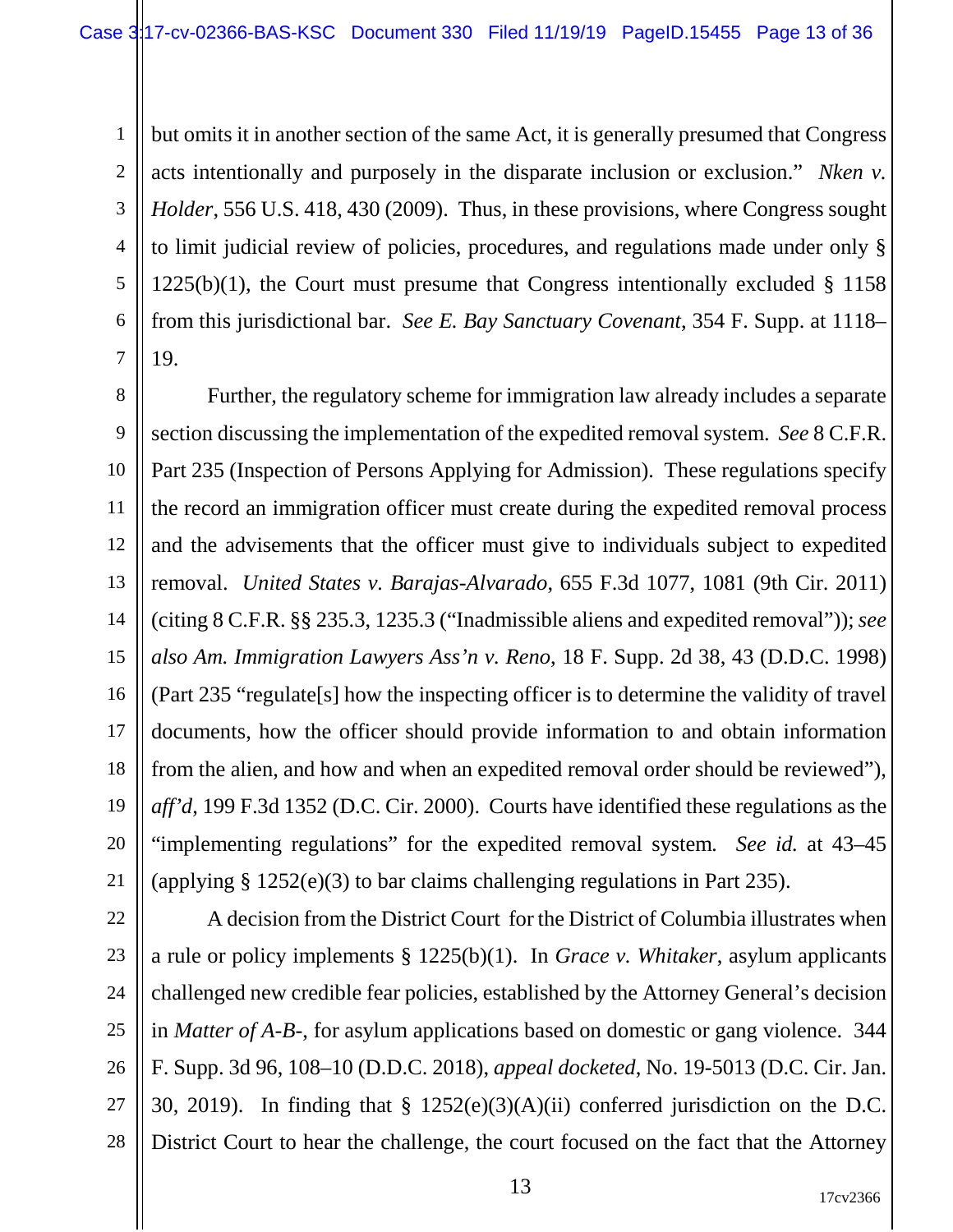1 2 3 4 5 6 7 8 9 10 11 12 13 14 General's decision in *Matter of A-B-* "went beyond" asylum and "explicitly address[ed] 'the legal standard to determine whether an alien has a credible fear of persecution' under 8 U.S.C. § 1225(b)." *Id.* at 116 (citing *Matter of A-B-*, 27 I. & N. Decl. 316, 320 n.1 (A.G. 2018)). Further, in *Matter of A-B-*, the Attorney General expressly directed immigration judges and asylum officers to "analyze the requirements as set forth" in the decision and stated that generally, claims of domestic or gang-related violence would often fail to satisfy the credible fear standard. The District Court cited this direction as evidence that the decision constituted a "written policy directive" or "written policy guidance" about expedited removal such that it was brought "under the ambit of section 1252(e)(3)." *Id.* Thus, the court concluded that "[b]ecause the Attorney General cited section 1225(b) and the standard for credible fear determinations when articulating the new general legal standard, the Court finds that *Matter of A-B-* implements section 1225(b) within the meaning of section 1252(e)(3)." *Id.*

15 16 17 18 19 20 Conversely, here, the Asylum Ban contains no similar explicit invocation of § 1225 or articulation of the credible fear standard such that the Court can conclude that this regulation falls within the ambit of  $\S$  1252(e)(3). As stated above, the regulation is framed as an additional limitation on asylum eligibility and makes no reference to the expedited removal statute or the procedures contained therein. Therefore, the Asylum Ban does not "implement" § 1225(b).

21 22 23 24 25 Defendants have not demonstrated how determinations about asylum eligibility constitute an "implement[ation]" of § 1225(b), the statute governing expedited removal. *See East Bay Sanctuary Covenant*, 354 F. Supp. at 1118–19. Hence, the Court does not find that  $\S 1252(a)(2)(A)(iv)$  or  $\S 1252(e)(3)(A)(ii)$  divests it of jurisdiction to hear challenges to the Asylum Ban's applicability in this case.

- 26
- 27
- 28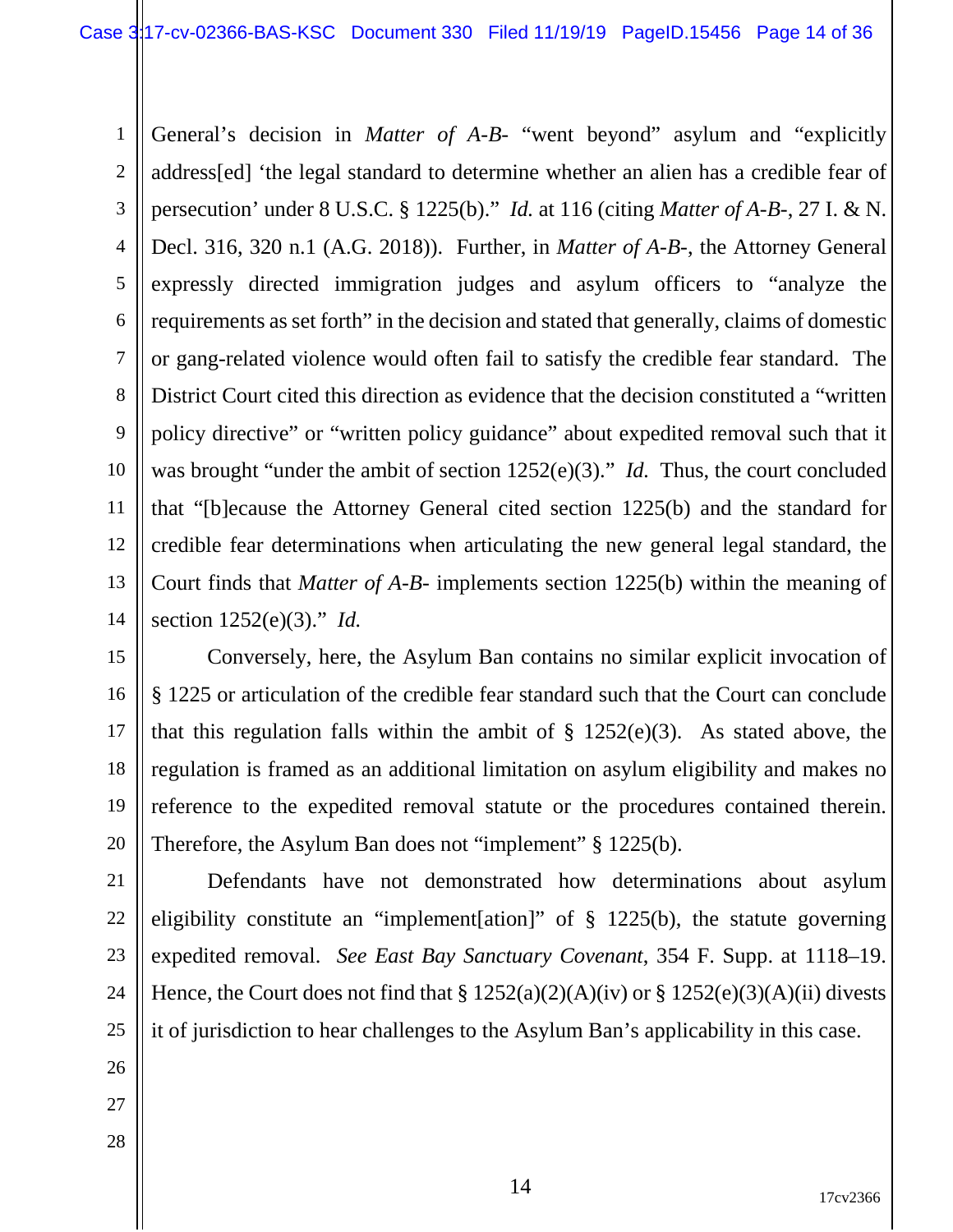1 2

3

4

3. The Court is not being asked to determine the lawfulness of the Asylum Ban.

Several statutes also prohibit the judicial review of certain regulations.<sup>[8](#page-14-0)</sup> Here, the Court is not reviewing the Asylum Ban such that these statutes apply.

5 6 7 8 9 10 11 12 Plaintiffs are not asking the Court to allow a class action challenge to the implementation of § 1225 or the Asylum Ban, to enjoin the operation of either provision, or to determine whether the Asylum Ban itself is constitutional, consistent with the Immigration and Nationality Act ("INA"), or otherwise lawful. Instead, Plaintiffs request that the Court enjoin the Government's improper application of the Asylum Ban—the constitutionality of which is the subject of other lawsuits—outside the confines of its self-imposed limitations on its scope, *i.e.*, to those who arrived in the United States before July 16, 2019.

13 14 15 16 17 18 19 20 In other words, Plaintiffs ask the Court to enjoin the Government from taking actions not authorized by the Asylum Ban or, in fact, by any implementing regulation or statute. The Court's authority to do so is well-recognized. *See, e.g.*, *Rodriguez*, 591 F.3d at 1120 ("Where, however, a petitioner seeks to enjoin conduct that allegedly is not even authorized by the statute, the court is not enjoining the operation of part IV . . . and § 1252(f)(1) therefore is not implicated.") (quoting *Ali v. Ashcroft*, 346 F.3d 873, 886 (9th Cir. 2003)), *vacated on unrelated ground sub nom.*, *Ali v. Gonzales*, 421 F.3d 795 (9th Cir. 2005).

- 21
- 22
- 23
- 24

25

by the Attorney General to "invoke expedited removal proceedings" or the

4. The Court is not reviewing the Attorney General's decision to

invoke or apply expedited removal to individual cases.

Various subsections of § 1252 also prevent the Court from reviewing decisions

<span id="page-14-0"></span><sup>26</sup> 27 28 8 *See* 8 U.S.C. § 1252(a)(2)(A)(iv) and 1252(e)(3)(A)(ii) (prohibiting review of regulations implementing expedited removal and limiting determinations about a regulation's constitutionality, consistency with the INA, and general lawfulness to the United States District Court for the District of Colombia); § 1252(f)(1) (divesting the courts of "jurisdiction or authority to enjoin or restrain the operation of the provisions of part IV of this subchapter . . . other than with respect to the application of such provisions to an individual alien against whom proceedings under such part have been initiated").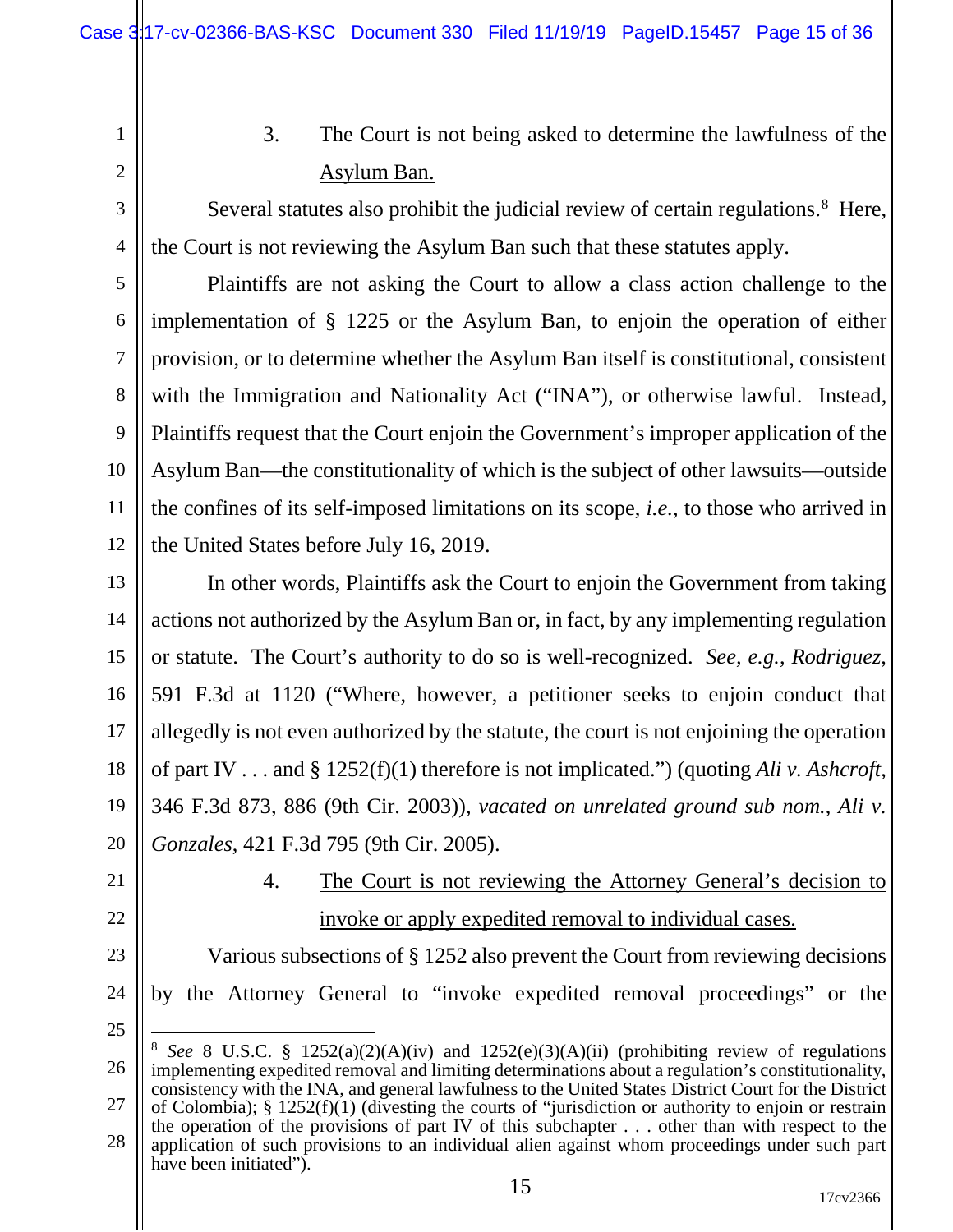1 2 3 4 5 6 7 8 9 10 application of expedited removal in individual cases.[9](#page-15-0) *See, e.g.*, *In re Li*, 71 F. Supp. 2d 1052, 1061 (D. Haw. 1999) ("Section 1252(a)(2), entitled Matters not subject to judicial review, provides that no court shall have jurisdiction to review the application of section 1225(b)(1) *to individual aliens*.") (citing 8 U.S.C. § 1252(a)(20(A)(iv)) (emphasis added). Here, neither party has alleged that there has been any such decision to invoke expedited removal or apply expedited removal to individual Plaintiffs. Instead, Defendants argue that this provision, particularly subsection (iii), divests this Court of jurisdiction "to enjoin the application of the [Asylum Ban] to putative provisional subclass members who *will* be placed in expedited removal proceedings." (Opp'n to Mot. for Prelim. Inj. at 7.)

11 12 13 14 15 16 17 Defendants offer no support for the proposition that any relevant subsection of § 1252 seeks to prevent review of any issue because the Attorney General will invoke expedited removal as to Plaintiffs in the future. Further, as stated before, Plaintiffs do not seek review of any decision to place them in expedited removal proceedings. The Court's determination at the injunction stage, therefore, is not a "review" of decisions related to expedited removal, and these sections do not apply to divest this Court of jurisdiction regarding Plaintiffs' Motions.

18

5. Plaintiffs do not raise systemic challenges to expedited removal.

19 20 21 22 23 24 The Court also finds that the jurisdictional bar under 8 U.S.C. § 1252(e)(3) does not apply to Plaintiffs' claims. This provision states that judicial review of "determinations under section 1225(b) of this title and its implementation" may only be brought in the U.S. District Court for the District of Columbia, and limits those actions to questions about whether a regulation "issued to implement such section [1225(b)]" is constitutional, inconsistent with other provisions of the Immigration

<span id="page-15-0"></span><sup>26</sup> 27 28 <sup>9</sup> *See* 8 U.S.C. § 1252(a)(2)(A)(ii) ("[N]o court shall have jurisdiction to review . . . a decision by the Attorney General to invoke the provisions of [§ 1225(b)(1)]"); § 1252(a)(2)(A)(iii) ("[N]o court shall have jurisdiction to review "the application of [§ 1225(b)(1)] to individual aliens," including credible fear determinations);  $\frac{1252(a)(2)(A)(iv)}{i}$  (courts have no jurisdiction to review "procedures or policies adopted by the Attorney General to implement the provisions of §  $1225(b)(1)$ ").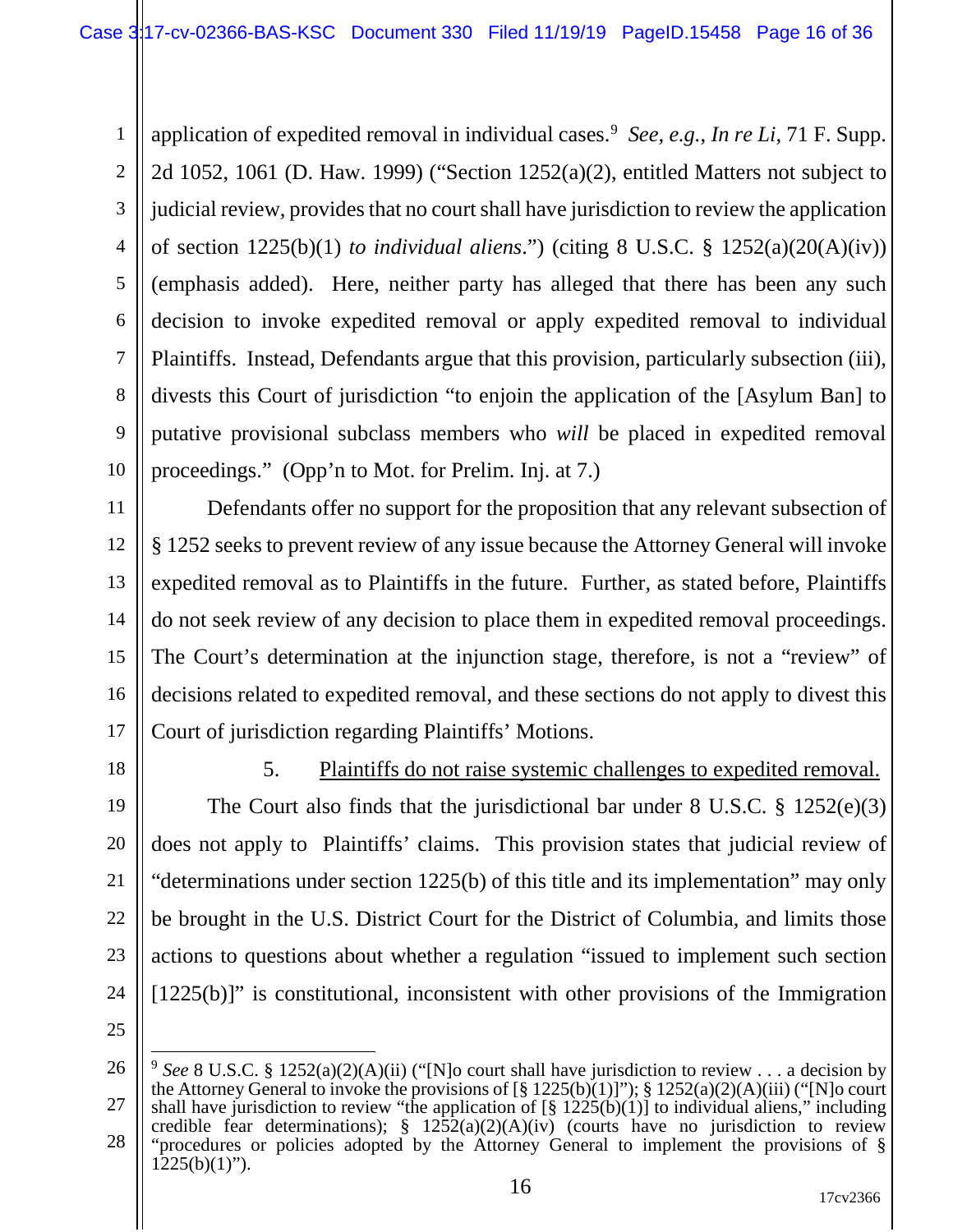1 2 and Nationality Act ("INA"), or "is otherwise in violation of the law." *See* 8 U.S.C.  $§ 1252(e)(3)(A)(i)–(ii).$ 

3 4 5 6 7 8 9 10 11 12 13 The provision, entitled "Challenges on validity of the system," limits its jurisdictional reach only to actions calling into question the legality of the expedited removal process itself. *See Innovation Law Lab v. Nielsen*, 366 F. Supp. 3d 1110, 1120 (N.D. Cal. 2019), *reversed on other grounds*, *Innovation Law Lab v. McAleenan*, 924 F.3d 503 (9th Cir. 2019). The challenges that are subject to the circumscribed jurisdiction in subsection (e)(3) must therefore target the process of removal directly, not target other circumstances incidental to removal, such as access to the asylum process. *See Padilla v. U.S. Immigration & Customs Enf't*, 387 F. Supp. 3d 1219, 1227 (W.D. Wash. 2019) ("[Section] 1252(e)(3) is addressed to challenges to the removal *process* itself, not to detentions attendant upon that process."), *appeal filed*, No. 19-35565 (9th Cir. July 2, 2019).

14 15 16 17 18 19 20 21 22 23 24 25 26 27 28 In *Innovation Law Lab*, the Northern District found the plaintiffs' challenge to the Migrant Protection Protocols ("MPP")—namely, that MPP did not apply to them—was not a challenge to the expedited removal system under § 1252(e)(3). *Id.* at 1119–20. Similarly, here, Plaintiffs are not raising a systemic challenge to any part of the expedited removal process. As Plaintiffs state, they do not seek to challenge, either as individual cases or systemically, Defendants' discretion to place them in expedited removal proceedings. (*See* Reply in Supp. of Mot. for Prelim. Inj. at 10– 11 ("Plaintiffs take no position on whether provisional class members should be put into expedited removal, or instead placed directly into regular removal proceedings or paroled into the United States."), ECF No. 313.) Rather, they are challenging the Government's application of a specific condition of asylum eligibility to Plaintiffs themselves, regardless of the type of removal proceedings in which they are currently placed or will be placed in the future. *See Olivas v. Whitford*, No. 14-CV-1434- WQH-BLM, 2015 WL 867350, at \*8 (S.D. Cal. Mar. 2, 2015) ("Plaintiff's challenge is not subject to 8 U.S.C. section 1252(e)(3) because it is not a challenge to the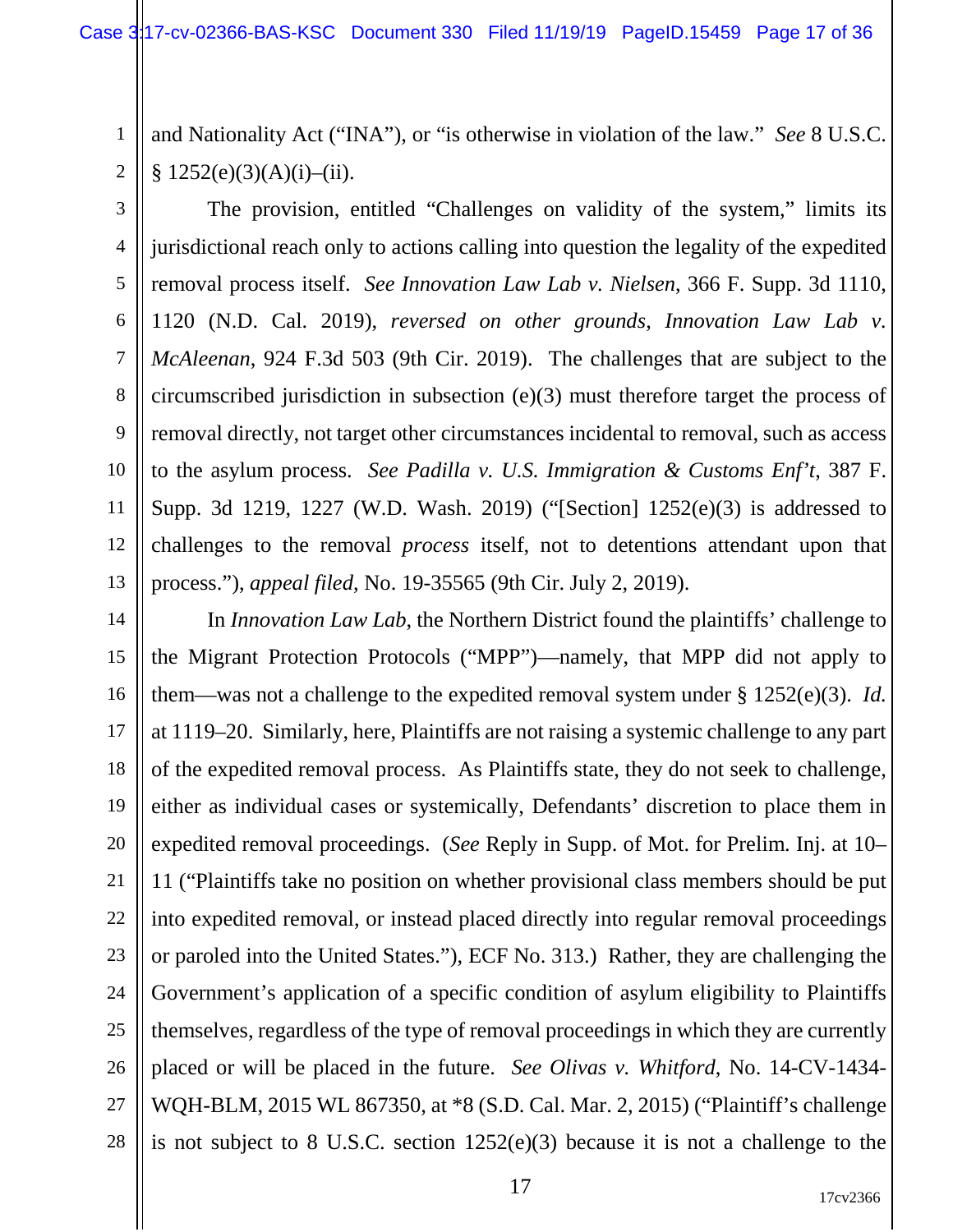validity of expedited removal proceedings pursuant to section 1225(b)(1)."). Accordingly, the Court finds that § 1252(e)(3) does not bar the relief requested in Plaintiffs' Motions.

In sum, this Court finds that none of the cited subsections of 8 U.S.C. § 1252 divest this Court of jurisdiction to decide the issues raised by Plaintiffs' Motions.

6

7

9

1

2

3

4

5

# **B. Different Character From the Underlying Suit**

8 Defendants argue that the request for a preliminary injunction must be denied because Plaintiffs are seeking relief that is of a different character and deals with matter lying wholly outside the issues in the suit. The Court disagrees.

10 11 12 13 14 15 16 17 18 19 "A preliminary injunction is always appropriate to grant intermediate relief of the same character as that which may be granted finally." *See Kaimowitz v. Orlando*, 122 F.3d 41, 43 (11th Cir. 1997) (citing *De Beers Consol. Mines v. United States*, 325 U.S. 212, 220 (1945)). To determine whether the preliminary and final relief are of the same character, "there must be a relationship between the injury claimed in the motion for injunctive relief and the conduct asserted in the underlying complaint." *Pac. Radiation Oncology, LLC v. Queen's Med. Ctr.*, 810 F.3d 631, 636 (9th Cir. 2015) (adopting the rule in *Devose v. Herrington*, 42 F.3d 470, 471 (8th Cir. 1994)). This requires "a sufficient nexus between the claims raised in a motion for injunctive relief and the claims set forth in the underlying complaint itself." *Id.*

20 21 22 23 24 25 26 27 28 The Court finds that a sufficient nexus exists between Plaintiffs' request for an injunction of the Asylum Ban and the claims in the SAC. In their SAC, Plaintiffs allege numerous violations of the law based on CBP's "unlawful, widespread pattern and practice of denying asylum seekers access to the asylum process at POEs with the United States border through a variety of illegal tactics." (SAC ¶ 2.) For example, according to Plaintiffs, Defendants are "[i]mposing unreasonable delays before granting access to the asylum process" and "denying outright access to the asylum process." (*Id.*) In the Prayer for Relief, Plaintiffs include a request that the Court certify a class and issue injunctive relief requiring Defendants to comply with the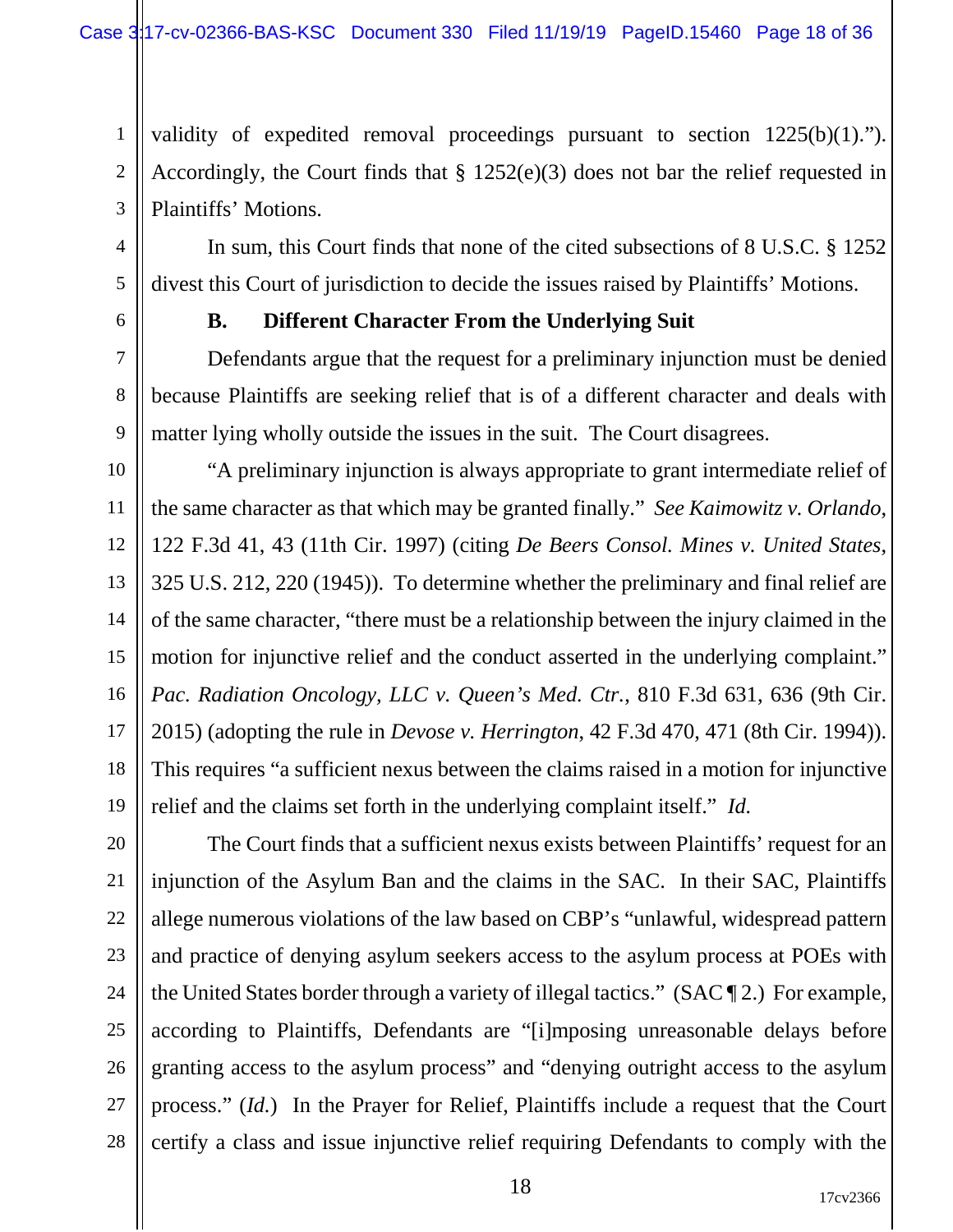1 2 INA, the APA, the Due Process Clause of the Fifth Amendment and the duty of *nonrefoulement* under international law. (SAC, Prayer for Relief, 13.)

3 4 5 6 7 8 9 10 11 12 13 In the instant Motions, Plaintiffs request that the Court require Defendants to comply with the limited scope of the Asylum Ban to preserve their access to the asylum process. This relates to the allegations in the SAC, described above, regarding Defendants' denial of Plaintiffs' right to asylum access. *See Williams v. Navarro*, No. 3:18-CV-01318-DMS (RBM), 2019 WL 2966314, at \*4 (S.D. Cal. July 9, 2019) ("The character of relief requested in the Motion, i.e., increased law library access, relates to conduct alleged in the Complaint, i.e., denial of the right to law library access."). Indeed, Plaintiffs' claims regarding the Asylum Ban and Plaintiffs' underlying claims in their SAC are so intertwined that denying Plaintiffs' Motion for Preliminary Injunction could effectively eviscerate the asylum claims Plaintiffs seek to preserve in their underlying suit.

14 15 Thus, Plaintiffs are not seeking relief that is of a different character than that sought in the SAC, and a preliminary injunction can be appropriately granted.

16

#### **C. All Writs Act**

17 18 19 20 21 22 23 24 25 26 Alternatively, the Court finds that the All Writs Act ("AWA"), 28 U.S.C. § 1651, authorizes this Court to issue injunctive relief to preserve its jurisdiction in the underlying action. The AWA allows Article III courts to "issue all writs necessary or appropriate in aid of their respective jurisdictions and agreeable to the usages and principles of law." 28 U.S.C. § 1651(a). The AWA provides this Court with the ability to construct a remedy to right a "wrong [which] may [otherwise] stand uncorrected." *United States v. Morgan*, 346 U.S. 502, 512 (1954). In the context of administrative law, the AWA allows court "to preserve [its] jurisdiction or maintain the status quo by injunction pending review of an agency's action through the prescribed statutory channels." *F.T.C. v. Dean Foods Co.*, 384 U.S. 597, 604 (1966).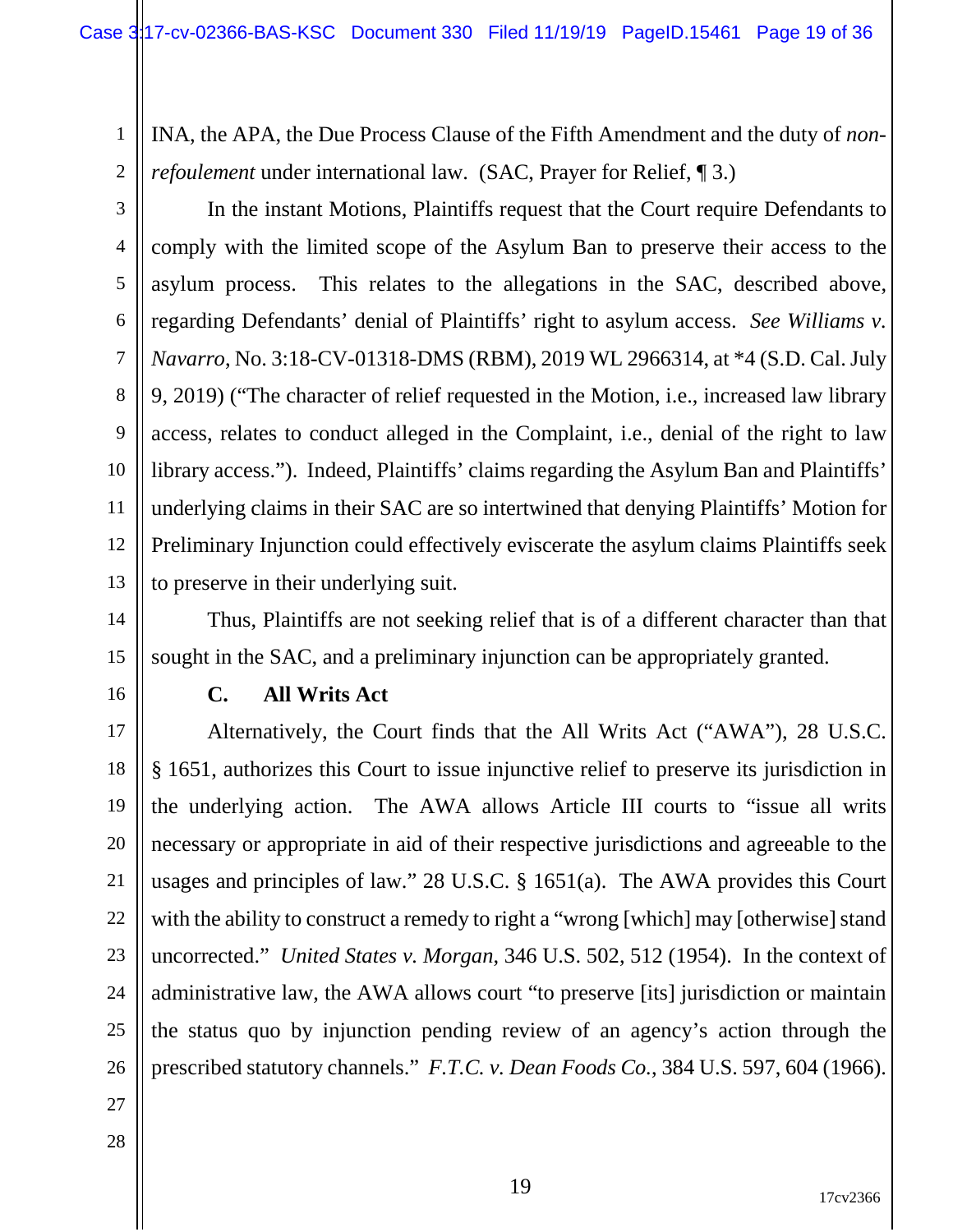1 2 3 4 5 6 7 8 9 10 11 Plaintiffs claim the AWA independently authorizes this Court to grant injunctive relief to prevent the claims in the SAC from being "prematurely extinguished" by the application of the Asylum Ban. (Mot. For Prelim. Inj. at 23.) Defendants argue that the AWA is not a source of this Court's authority to grant the requested relief because: (1) the Court "does not have jurisdiction in the first instance over the substantive standards governing the putative provisional subclass members' asylum applications"; (2) Plaintiffs have not shown how application of the Asylum Ban affects the Court's jurisdiction over the claims in the SAC; and (3) the INA divests this Court of jurisdiction over the expedited removal process. (Opp'n to Mot. for Provisional Class Certification at 24–25, ECF No. 308.) The Court does not find Defendants' arguments persuasive.

12 13 14 15 16 17 18 19 20 21 First, Defendants misidentify the source of the Court's jurisdiction for purposes of the AWA. Jurisdiction over the claims in the SAC arises not from the substantive standards governing the subclass's asylum applications, but from the statutory and constitutional questions over Defendants' issuance of policies and practices barring access to the asylum process. The Government does not argue that this Court lacks jurisdiction in the underlying lawsuit concerning the Government's metering practices. Therefore, jurisdiction has already been independently conferred on this Court. *See Hamilton v. Nakai*, 453 F.2d 152, 157 (9th Cir. 1971) (§ 1651 "does not confer original jurisdiction, but rather, prescribes the scope of relief that may be granted when jurisdiction otherwise exists").

22 23 24 25 26 27 28 Second, as Plaintiffs argue, the improper application of the Asylum Ban affects this Court's jurisdiction because it would effectively moot Plaintiffs' request for relief in the underlying action by extinguishing their asylum claims. Should the Asylum Ban be applied to Plaintiffs, these individuals' asylum claims would be foreclosed, as would any claim and request for relief regarding their right to access the asylum process. As a result, an order from this Court finding metering practices unlawful and requiring Defendants to comply with the law at the time of the metering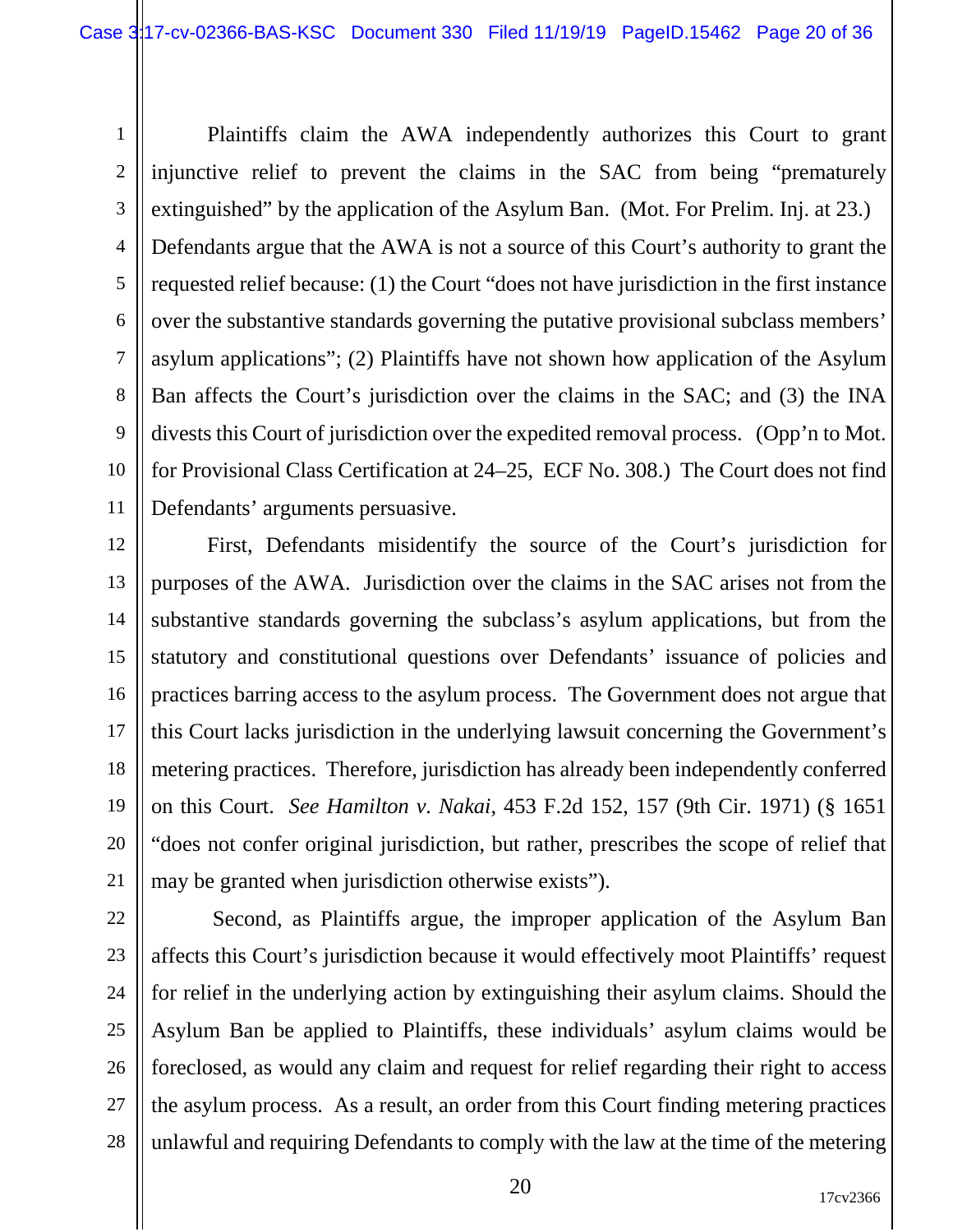1 2 3 would provide no remedy. Thus, the metering practices, if found unlawful, are the type of wrong that may otherwise stand uncorrected without the invocation of the AWA, as contemplated by the Supreme Court. *See Morgan*, 346 U.S. at 512.

4 5 6 7 8 9 10 Hence, to preserve its jurisdiction over the underlying claims in the SAC, the Court finds that it possesses the authority under the AWA to issue an injunction preserving the status quo in this case and allow this Court to resolve the underlying questions of law before it. *See United States v. N.Y. Tel. Co.*, 434 U.S. 159, 173 (1977) (holding that the AWA allows a federal court to "avail itself of all auxiliary writs as aids in the performance of its duties, when the use of such historic aids is calculated in its sound judgment to achieve the ends of justice entrusted to it").

11

19

20

21

# **III. CLASS CERTIFICATION**

12 13 14 15 16 17 18 Concurrent with their request for a preliminary injunction, Plaintiffs request that the Court provisionally certify a subclass consisting of "all non-Mexican noncitizens who were denied access to the United States Asylum process before July 16, 2019 as a result of the Government's metering policy and continue to seek access to the U.S. asylum process." (Mem. of P. & A. in support of ("ISO") Mot. for Provisional Class Certification at 13, ECF No. 293-1.) The Court is inclined to modify this subclass to consist of

> all non-Mexican asylum-seekers who were unable to make a direct asylum claim at a U.S. POE before July 16, 2019 because of the Government's metering policy, and who continue to seek access to the U.S. asylum process.

22 23 *See Victorino v. FCA US LLC*, 326 F.R.D. 282, 301–02 (S.D. Cal. 2018) ("[D]istrict courts have the inherent power to modify overbroad class definitions.")

24 25 26 27 28 The Court may provisionally certify a class for purposes of a preliminary injunction. *Meyer v. Portfolio Recovery Assoc.*, *LLC*, 707 F.3d 1036, 1043 (9th Cir. 2012). However, "[t]he class action is 'an exception to the usual rule that litigation is conducted by and on behalf of the individual named parties only.'" *Wal-Mart Stores, Inc. v. Dukes*, 564 U.S. 338, 348 (2011). Therefore, Plaintiffs have the burden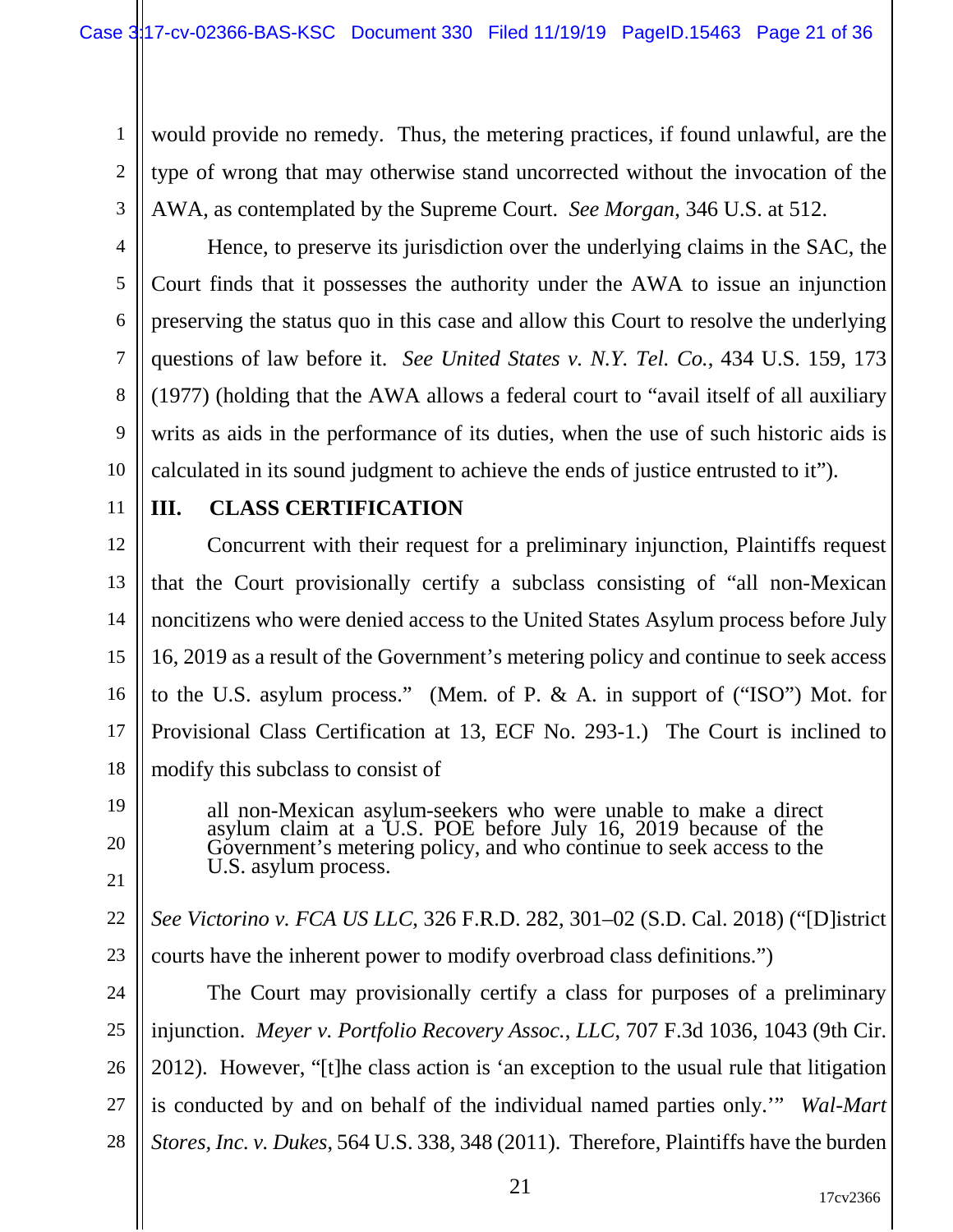1 2 3 4 5 6 7 8 9 10 11 12 13 14 15 16 17 18 19 of meeting the threshold requirements of Federal Rule of Civil Procedure 23(a). *Meyer*, 77 F.3d at 1041. Rule 23(a) provides that a class may be certified only if:  $(1)$  the class is so numerous that joinder of members is impracticable;  $(2)$  there are questions of law or fact common to the class;  $(3)$  the claims or defenses of the representative parties are typical of the claims or defenses of the class; and (4) the representative parties will fairly and adequately protect the interests of the class. Fed. R. Civ. P. 23(a). In addition to meeting the 23(a) requirements, a class action must fall into one of the categories laid out in Rule 23(b). Fed. R. Civ. P. 23(b). Plaintiffs move for provisional certification under Rule 23(b)(2). **A. Fed. R. Civ. P. 23(a)** 1. Numerosity Plaintiffs claim that as of August 2019, there were 26,000 asylum seekers either on waitlists or waiting to get on those waitlists in 12 Mexican border cities. (*See* Decl. of Stephanie Leutert ¶¶ 4, 7, Ex. A, Ex. 6 to Mot. for Provisional Class Certification, ECF No. 293-8.) The numerosity requirement is generally satisfied when the class contains 40 or more members, a threshold far exceeded in this case. *Consolidated Rail Corp. v. Town of Hyde Park*, 47 F.3d 473, 483 (2d Cir. 1995); *Celano v. Marriott Int'l, Inc*., 242 F.R.D. 544, 549 (N.D. Cal. 2007). Defendants do not contest that Plaintiffs have met the numerosity requirement in this case. Further,

20 21 a class of 26,000 individuals is large enough on its face that individual joinder of all class members would be impracticable. Rule  $23(a)(1)$  is, therefore, satisfied.

22

#### 2. Commonality

23 24 25 26 27 The commonality requirement requires that there be "questions of law or fact common to the class." Fed. R. Civ. P. 23(a)(2). "What matters to class certification . . . is not the raising of common questions—even in droves—but rather, the capacity of a class-wide proceeding to generate common *answers* apt to drive the resolution of the litigation." *Dukes*, 564 U.S. at 350 (quotations omitted).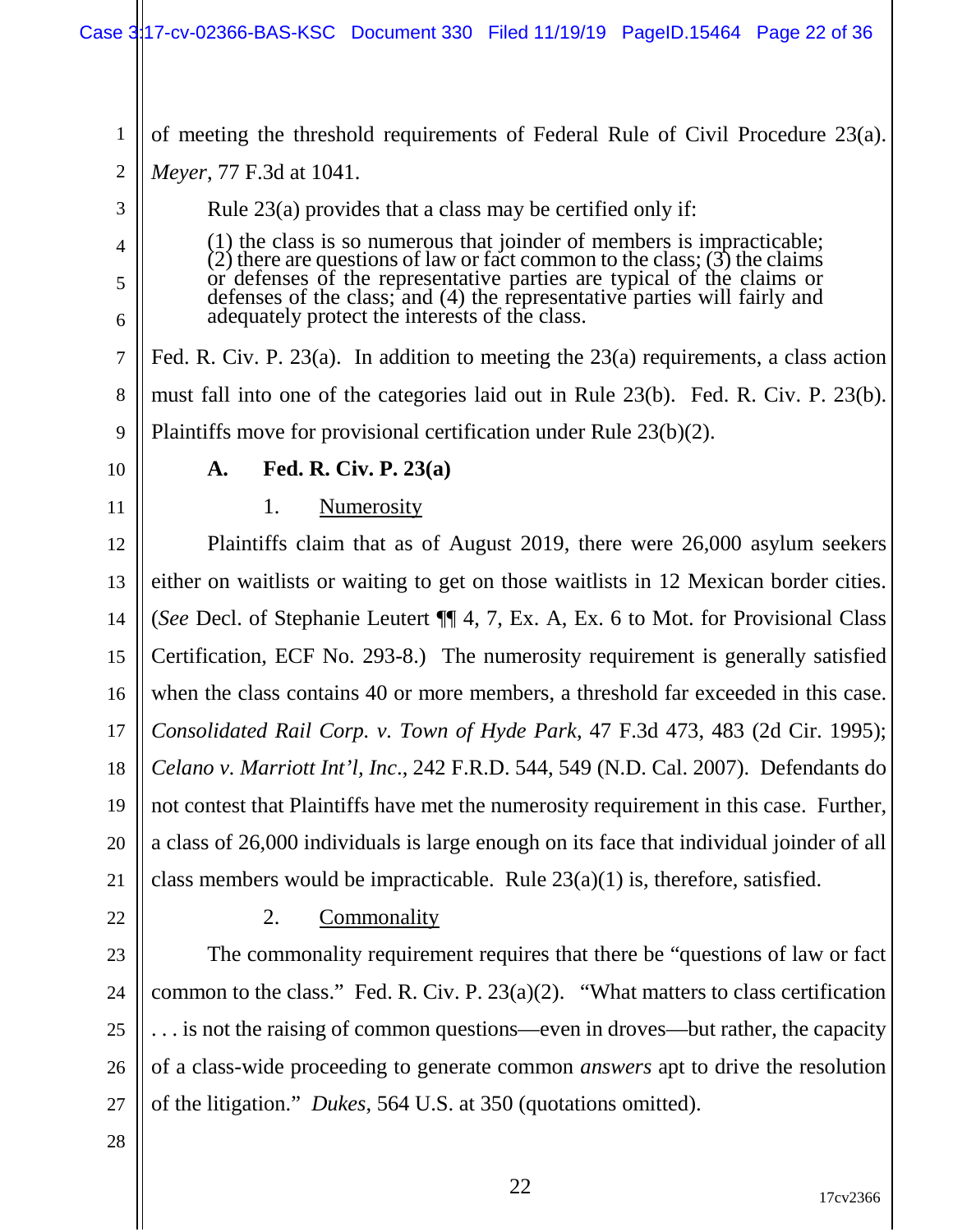1 2 3 4 5 6 7 "All questions of fact and law need not be common to satisfy the [commonality requirement]. The existence of shared legal issues with divergent factual predicates is sufficient." *Meyer*, 707 F.3d at 1041 (quotations omitted). "The common contention 'must be of such a nature that it is capable of classwide resolution—which means that determination of its truth or falsity will resolve an issue that is central to the validity of each one of the claims in one stroke.'" *Id.* at 1041–42 (quoting *Dukes*, 564 U.S. at 350).

8 9 10 11 12 13 14 In this case, Plaintiffs argue that the common question capable of generating a common answer involves whether the metering is statutorily and constitutionally legal. (Mem. of P. & A. ISO Mot. for Provisional Class Certification at 18–19.) Defendants argue that this requires individual determinations of whether there was capability to process the asylum applications at each POE for each class member at the time they sought asylum. (Opp'n to Mot. for Provisional Class Certification at 17, ECF 308.)

15 16 17 18 19 20 21 22 23 24 25 The Court sees the common question differently. The common question raised by the instant preliminary injunction and class certification motions is whether Defendants are improperly construing the Asylum Ban to apply to those class members who attempted to enter or arrived at a U.S. POE before July 16, 2019. Even assuming the Government's metering practice was legal, the fact remains that the members of the proposed subclass intended to apply for asylum at a U.S. POE and yet were required, pursuant to the Government's policy, to wait their turn in Mexico. The Court can determine, in one fell swoop, whether class members attempted to enter or arrived in the United States such that the Asylum Ban is inapplicable to them. This is a common issue for all subclass members. Thus, the Court finds the requirement of Rule 23(a)(2) has been met.

26

#### 3. Typicality

27 28 In general, the claims of the representative parties "need not be substantially identical" to those of all absent class members and need only be "reasonably co-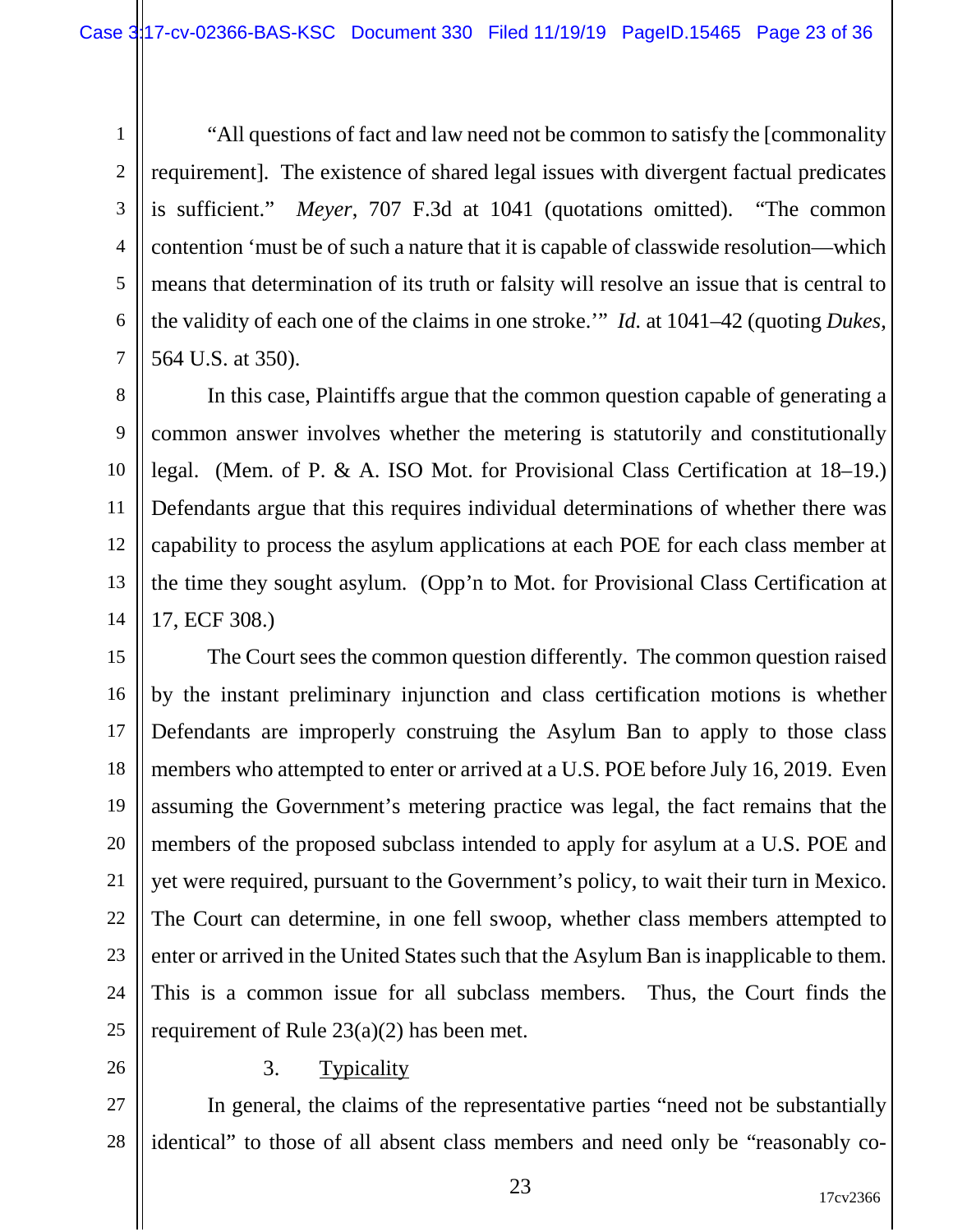1 2 3 4 5 6 7 extensive" in order to qualify as typical. *Hanlon v. Chrysler Corp*., 150 F.3d 1011, 1020 (9th Cir. 1998*)*, *overruled on other grounds by Wal-Mart Stores, Inc. v. Dukes*, 464 U.S. 338 (2011). "The test of typicality is 'whether other members [of the class] have the same or similar injury, whether the action is based on conduct which is not unique to the named plaintiffs, and whether other class members have been injured by the same course of conduct.'" *Parsons v. Ryan*, 754 F.3d 657, 685 (9th Cir. 2014) (citation omitted).

8 9 10 11 12 13 14 15 16 Defendants contend that the named Plaintiffs in this action have not and will not be injured "in the manner in which they claim the putative subclass members have been or will be injured." (Opp'n to Mot. for Provisional Class Certification at 11.) Defendants allege that the named individual Plaintiffs are either Mexican nationals to whom the Asylum Ban does not apply or eventually entered and were processed before July 16, 2019. (*Id.* at 11–12.) Further, Defendants claim that Roberto Doe, the one named Plaintiff whose case does not suffer from the above deficiencies, has not provided "sufficient information to establish that he is subject to the" Asylum Ban. (*Id.* at 12–13.)

17 18 19 20 21 22 23 24 25 26 27 The Court finds that, contrary to Defendants' assertions, the Declaration of Roberto Doe contains such sufficient information. Roberto Doe alleges that he is a national of Nicaragua and traveled through Mexico to reach the United States' southern border. (Decl. of Roberto Doe ¶¶ 2–4.) He attests that on October 2, 2018, he presented himself to U.S. immigration officials at the Reynosa-Hidalgo POE with a group of Nicaraguan nationals and requested asylum. (*Id.* ¶ 4.) He then alleges that U.S. officials told him the POE was "all full" and that he would have to wait "hours, days, or weeks" before he would have the opportunity to apply before contacting the Mexican authorities to remove them from the POE. (*Id.* ¶¶ 5–6.) While waiting in Mexico, he applied for asylum but was denied due to the 30-day time bar and was subsequently deported from Mexico. (Suppl. Decl. of Roberto Doe ¶ 7, Ex. 2 to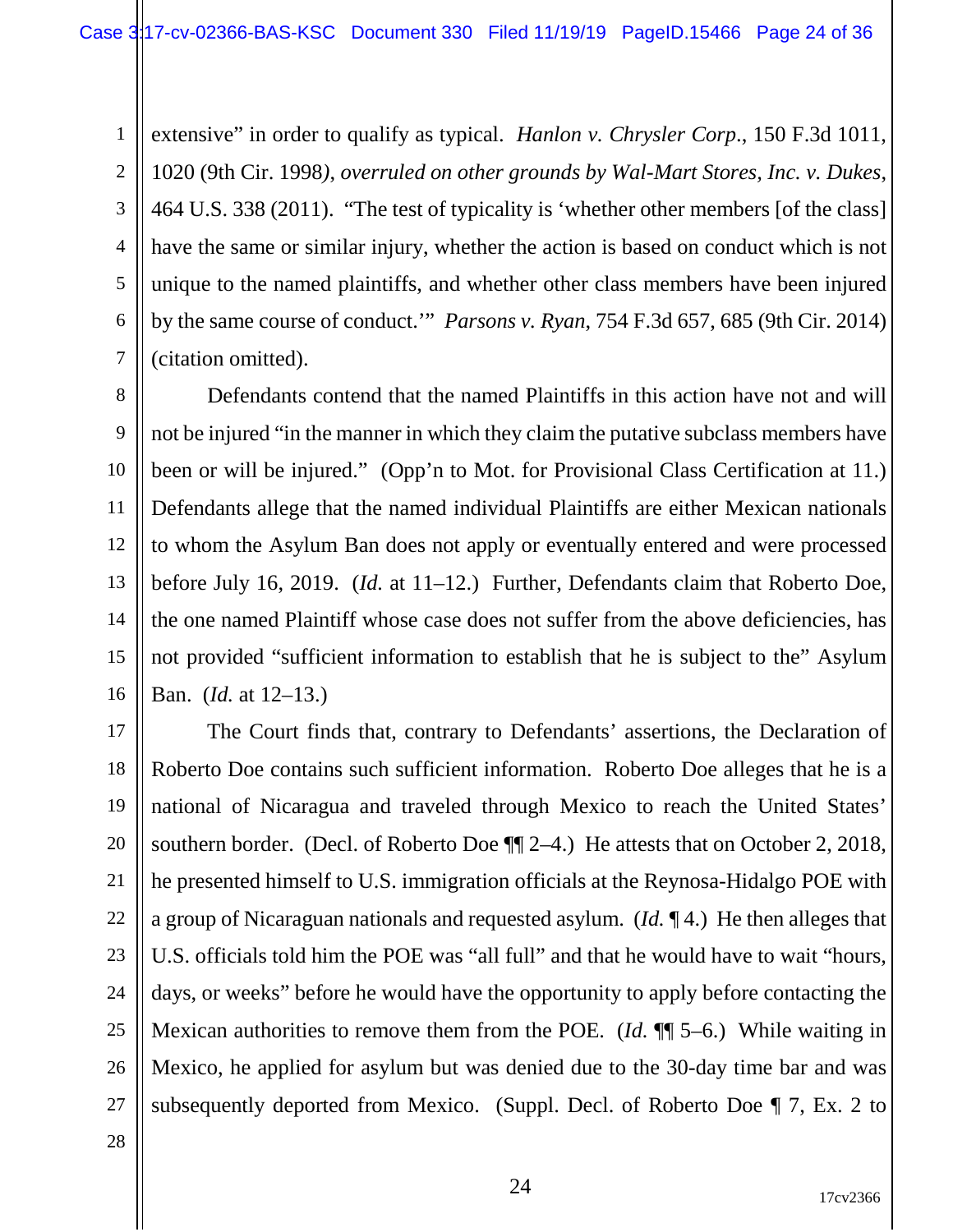Reply ISO Mot. for Provisional Class Certification, ECF No. 315-3.) He still seeks to apply for asylum in the United States. (*Id.*)

3 4 5 6 7 Because Roberto Doe claims he came to a U.S. POE from a country other than Mexico to seek asylum, attempted to make a direct claim for asylum at a POE before July 16, 2019 but was turned away due to the metering policy, and still intends to seek asylum in the United States, the Court finds that he has provided sufficient information to satisfy the test of typicality for the purposes of Rule 23.

8

1

2

#### 4. Adequacy of Representation

9 10 11 12 13 14 15 For the class representative to adequately and fairly protect the interests of the class, two criteria must be satisfied. "First, the named representatives must appear able to prosecute the action vigorously through qualified counsel, and second, the representatives must not have antagonistic or conflicting interests with the unnamed members of the class." *Lerwill v. Inflight Motion Pictures, Inc*., 582 F.2d 507, 512 (9th Cir. 1978). Defendants do not contest the adequacy of the representation in this case.

16 17 18 19 20 21 Pursuant to its own assessment, the Court finds no evidence that the proposed class representatives have any antagonistic or conflicting interests with the unnamed members of the class, and counsel has shown that they are qualified and willing to prosecute this action vigorously. (*See* Decl. of Stephen Medlock ISO Mot. for Provisional Class Certification ¶¶ 2–6, ECF No. 293-2.) Thus, the requirements of Rule 23(a)(4) have been met.

22

#### **B. Fed. R. Civ. P. 23(b)(2)**

23 24 25 26 27 28 Plaintiffs seek certification under subsection (b)(2), which allows the court to certify a class if it finds that "the party opposing the class has acted or refused to act on grounds that apply generally to the class, so that final injunctive relief or corresponding declaratory relief is appropriate respecting the class as a whole." Fed. R. Civ. P. 23(b)(2). "The key to a (b)(2) class is the indivisible nature of the injunctive or declaratory remedy warranted—the notion that the conduct is such that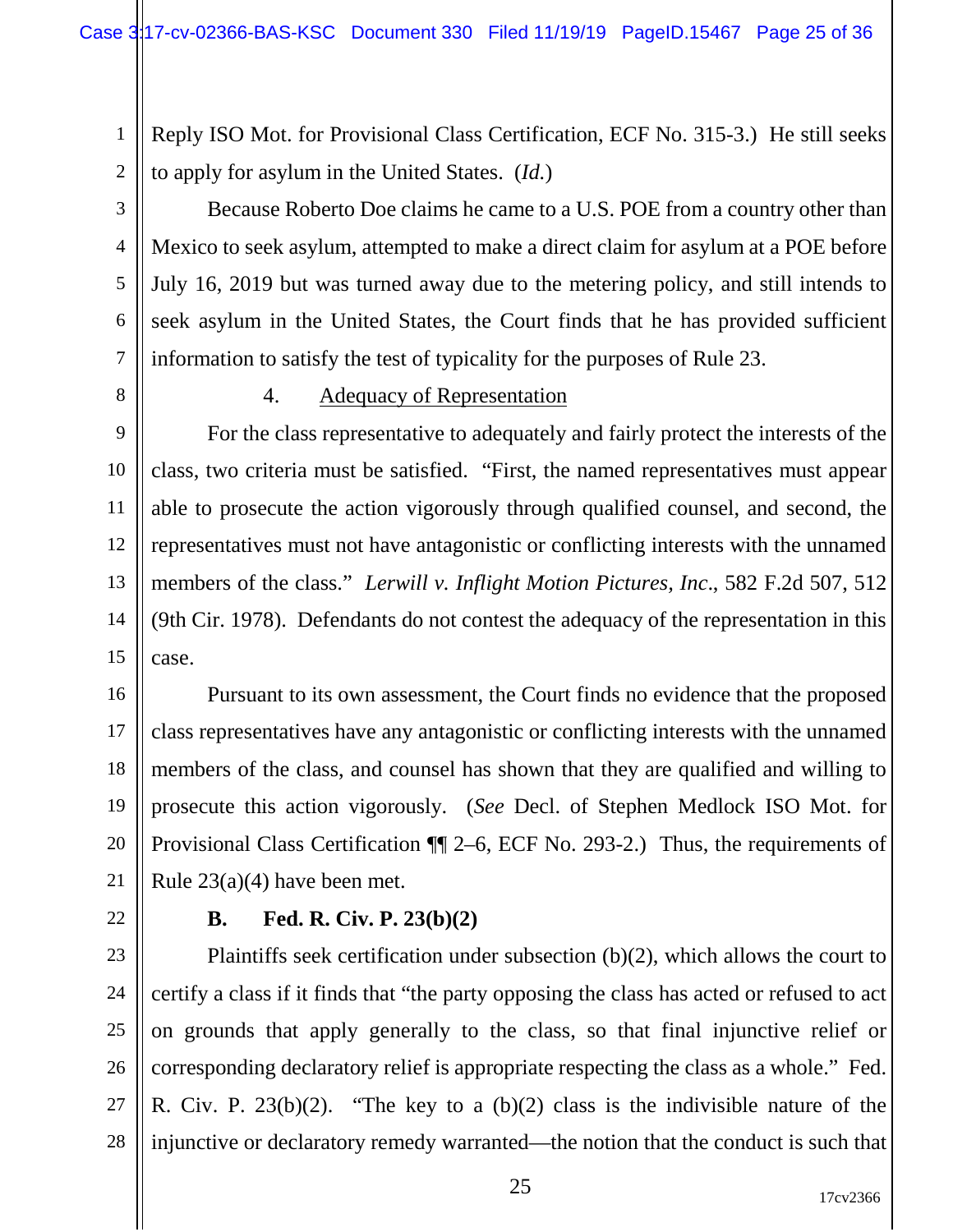1 2 3 4 it can be enjoined or declared unlawful only as to all of the class members or as to none of them." *Dukes*, 564 U.S. at 360 (quotation omitted). "In other words, Rule 23(b)(2) applies only when a single injunctive or declaratory judgment would provide relief to each member of the class." *Id.* 

5

6

7

8

9

In this case, a single preliminary injunctive or declaratory judgment would provide that each member of the subclass does not fall within the Asylum Ban. The conduct of the Government, therefore, can be enjoined or declared unlawful as to all members of the subclass. Hence, Plaintiffs have shown that the requirements of Rule  $23(b)(2)$  have been met.

10 11 12 13 14 Defendants make an additional argument that the requirements of Rule 23(b)(2) are not met because the class is not ascertainable. Specifically, they contend that "there is no reliable way to confirm the date when individuals first sought to present themselves at ports to seek access to the U.S. asylum process." (Opp'n to Mot. for Provisional Class Certification at 23.)

15 16 17 18 19 20 21 22 23 24 25 26 Although the Ninth Circuit has yet to expressly address the ascertainability requirement in the context of Rule 23(b)(2), courts in this Circuit have held that it does not apply. *See In re Yahoo Mail Litig.*, 308 F.R.D. 577, 597 (N.D. Cal. 2015) (distinguishing  $(b)(2)$  actions from  $(b)(3)$  actions in finding that ascertainability was not required under the former); *Inland Empire-Immigrant Youth Collective v. Nielsen*, No. EDCV 17-2048 PSG (SHKx), 2018 WL 1061408, at \*12 (C.D. Cal. Feb. 26, 2018) (same); *see also Hernandez v. Lynch*, No. EDCV 16-00620-JGB (KKx), 2016 U.S. Dist. LEXIS 191881, at \*43 n.17 (C.D. Cal. Nov. 10, 2016) ("Courts have held that ascertainability may not be required with respect to a class seeking injunctive relief."). This Court has itself noted in previous opinions that "ascertainability should not be required when determining whether to certify a class in the Rule 23(b)(2) context." *Bee, Denning, Inc. v. Capital Alliance Group*, No. 13-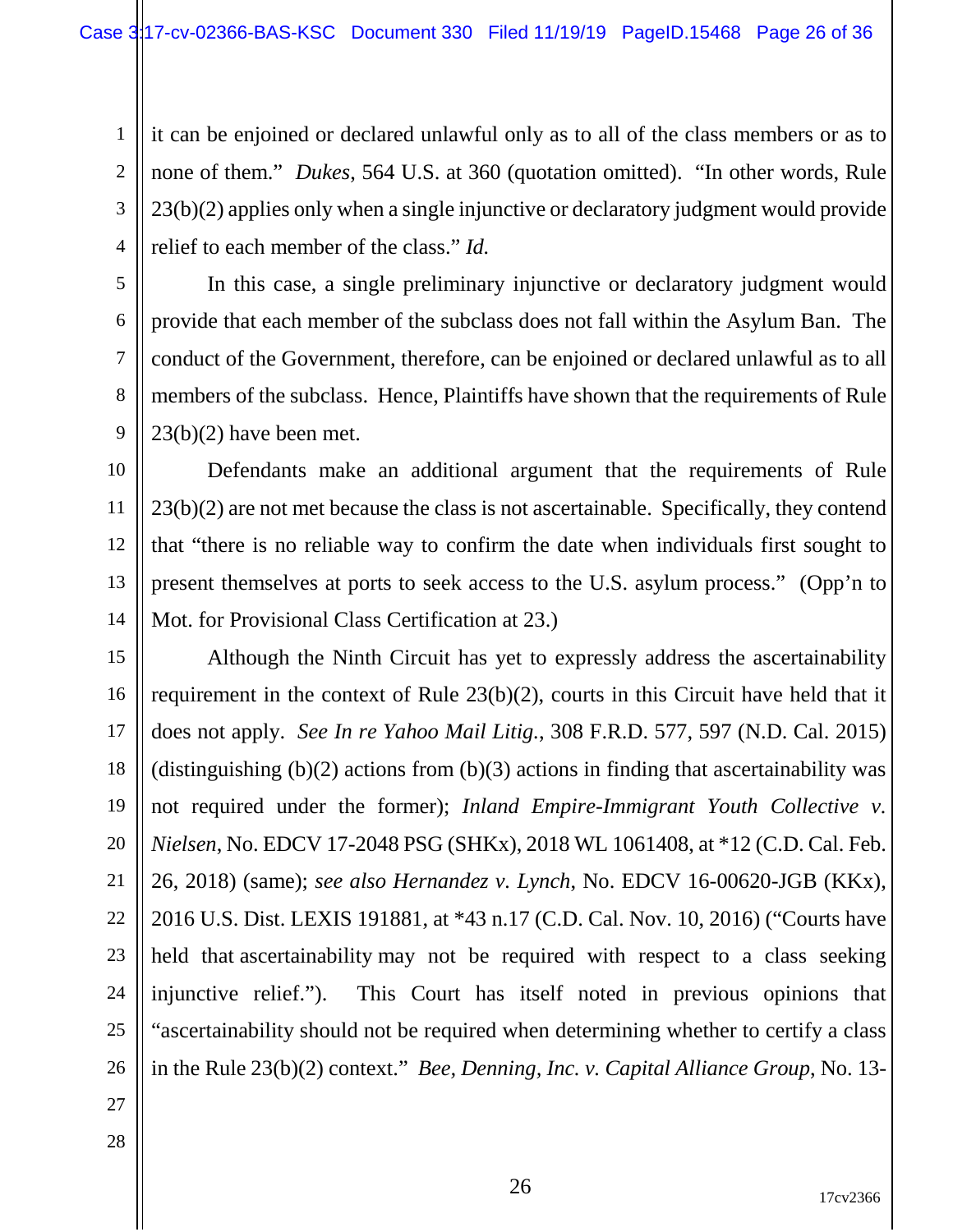1 2 CV-2654-BAS (WVG), 14-cv-2915-BAS (WVG), 2016 WL 3952153 at \*5 (S.D. Cal. July 21, 2016).<sup>[10](#page-26-0)</sup>

3 4 5 6 7 8 The Court notes, however, that even if the class was required to satisfy the ascertainability requirement, "it would be satisfied because it is 'administratively feasible' to ascertain whether an individual is a member." *Inland Empire-Immigrant Youth Collective*, 2018 WL 1061408, at \*12 (citing *Greater L.A. Agency on Deafness, Inc. v. Reel Servs. Mgmt. LLC*, No. CV 13–7172 PSG (ASx), 2014 WL 12561074, at \*5 (C.D. Cal. May 6, 2014)).

9 10 11 12 13 14 15 16 Defendants' arguments to the contrary do not alter this conclusion. Defendants allege that because they do not maintain a systematic record of encounters at the limit line, the class is not ascertainable. Specifically, Defendants state the Government of Mexico, and not the U.S. Government, was responsible for implementing a process to monitor asylum-seekers (Opp'n to Mot. for Provisional Class Certification at 24) and CBP officers who metered asylum-seekers at the limit line "do not memorialize the encounter in any way." (Decl. of Randy Howe ¶¶ 4–5, Ex. 4 to Opp'n to Mot. for Provisional Class Certification, ECF No. 308-5.)

17 18 19 20 21 22 23 Ironically, however, the class is based on a system established to facilitate the Defendants' metering policy. As the system currently stands, when a port is allegedly at capacity, asylum-seekers are informed that access to the POE "is not immediately available" and that they will be permitted to enter "once there is sufficient space and resources to process them." (Decl. of Randy Howe ¶ 2; CBP Metering Guidance Memorandum, Ex. 5 to Opp'n to Mot. for Provisional Class Certification, ECF No. 308-6.) Further, Defendants do not address, let alone challenge, that Grupo Beta, a

<span id="page-26-0"></span><sup>25</sup> 26 27  $10$  The absence of an ascertainability requirement "does not obviate the basic requirement that Plaintiffs provide a clear class definition under Rule 23(c)(1)(B)." *In re Yahoo Mail Litig.*, 308 F.R.D. at 597–98 (citing Fed.R.Civ.P. 23(c)(1)(B) ("An order that certifies a class action must define the class and the class claims, issues, or defenses . . . . ")). However, Defendants do not argue that the definition of the class proposed by Plaintiff is so unclear as to fail to satisfy Rule  $23(c)(1)(B)$ . In any event, "[a] precise class definition is less important in cases in which plaintiffs are attempting

<sup>28</sup> to certify a class for injunctive relief because the representative plaintiffs may move the Court to enforce compliance." *Conant v. McCaffrey*, 172 F.R.D. 681, 693 (N.D. Cal. 1997).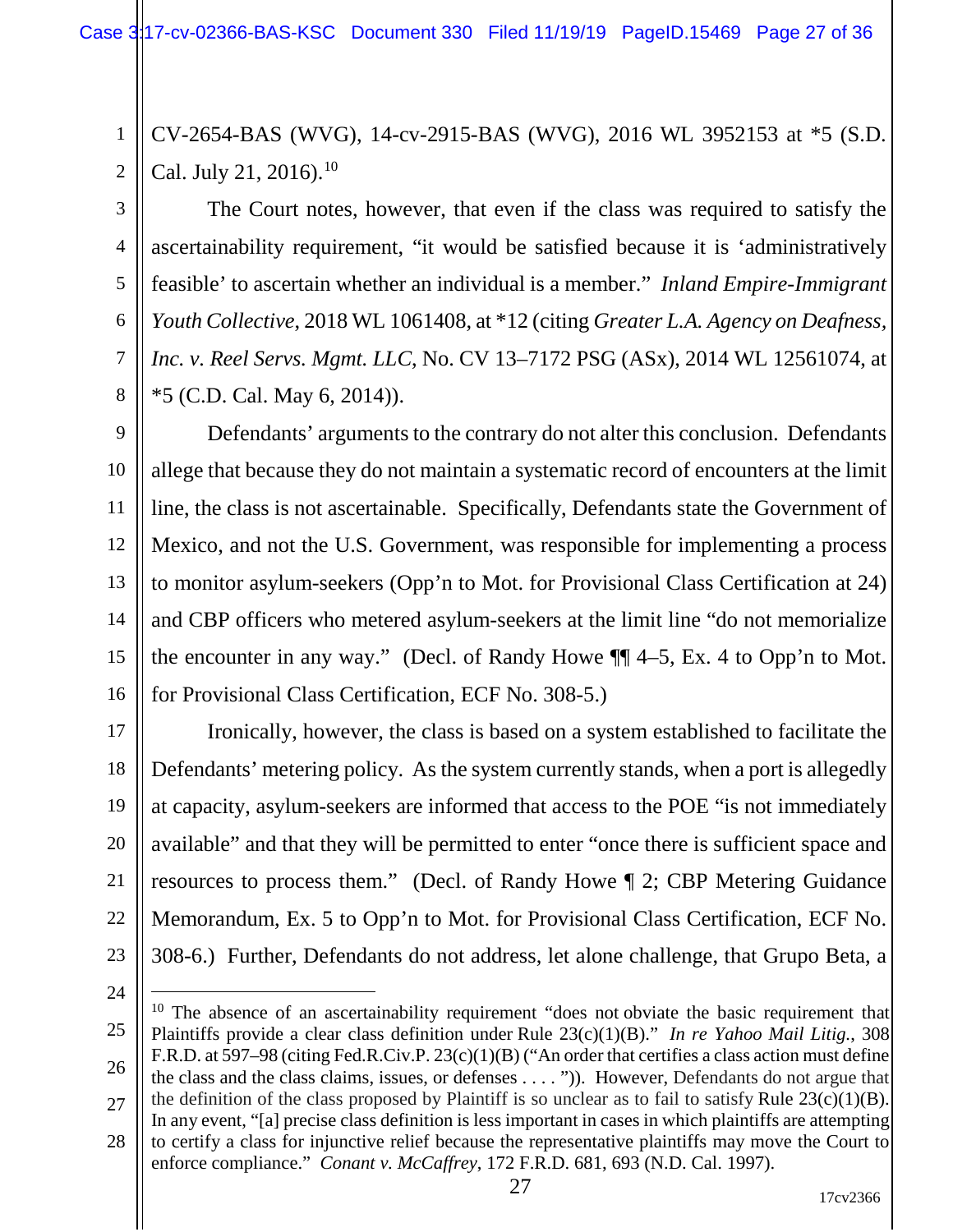1 2 3 4 5 6 7 8 service run by the Mexican Government's National Institute of Migration, maintains a formalized list of asylum-seekers, communicates with CBP regarding POE capacity, and transports asylum-seekers from the top of the list to CBP. (Decl. of Nicole Ramos ¶ 7, Ex. 26 to Mot. for Provisional Class Certification, ECF No. 293- 28; Decl. of J.R. ¶ 11, Ex. 14 to Mot. for Prelim. Inj., ECF No. 294-16 (alleging waitlist "was controlled by Mexican immigration officials, and they were in touch with U.S. officials who would ask every day for a certain number of people to present themselves at the U.S. offices").)

9 10 11 12 13 14 15 Therefore, CBP relied on these lists to facilitate the process of metering, which was premised on the idea that those individuals who were metered would have to wait—but were not precluded from—applying for asylum in the United States. Despite this, Defendants now take the position, without contradicting claims that they themselves relied on the lists for purposes of metering, that the waitlists are "subject to fraud and corruption and are not themselves reliable means of ascertaining class membership." (Opp'n to Mot. for Provisional Class Certification at 34.)

16 17 18 19 20 21 22 23 24 25 26 27 28 The Court does not find Defendants' position persuasive. Class members are defined by a completely objective criteria: whether these individuals were prohibited from requesting asylum at a U.S. POE and instead required to place themselves on a waitlist and effectively "take a number" before July 16, 2019 pursuant to the U.S. Government's metering policy. Class membership can be determined by crosschecking a class members' name with the names included on these waitlists. Surely the Government can determine, taking into account the delay in processing asylum claims at each POE, which individuals listed arrived before July 16, 2019, the Asylum Ban's effective date. Alternatively, individuals could be required to submit proof (either by list or declaration) that he or she is a member of the class in order to get the relief sought. *See In re Vitamin C Antitrust Litig.*, 279 F.R.D. at 116 ("The fact that this manual process may be slow and burdensome cannot defeat the ascertainability requirement.") (internal quotations omitted); *see also Inland Empire-*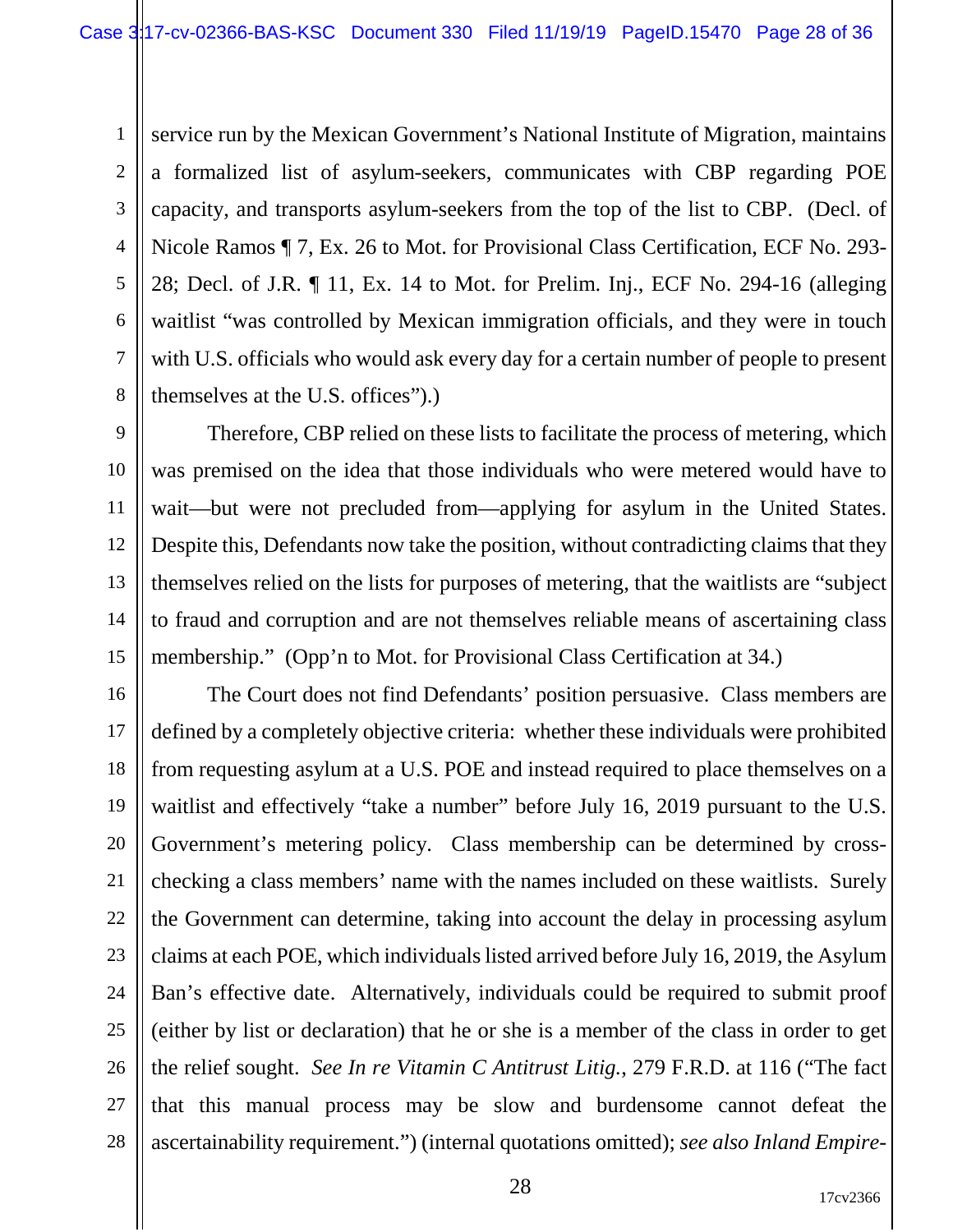1 2 3 4 *Immigrant Youth Collective*, 2018 WL 1061408, at \*13 ("That some administrative effort is required does not preclude certification."). Thus, even if ascertainability is required under Rule 23(b)(2), the Court finds that the proposed class satisfies this requirement.

5 6 7 8 9 10 11 Because Plaintiffs have met the requirements of Federal Rules of Civil Procedure  $23(a)$  and  $23(b)(2)$ , the Court finds certification of a subclass is appropriate. Accordingly, the Court **GRANTS** Plaintiffs' Motion for Provisional Class Certification consisting of all non-Mexican noncitizens who sought unsuccessfully to make a direct asylum claim at a U.S. POE before July 16, 2019, were instead required to wait in Mexico due to the U.S. Government's metering policy, and who continue to seek access to the U.S. asylum process.

12

# **IV. PRELIMINARY INJUNCTION**

13 14 15 16 The Court now turns to Plaintiffs' Motion for Preliminary Injunction. Plaintiffs request that the Court enjoin the newly passed Asylum Ban, 8 C.F.R. §  $208.13(c)(4)(i)$ , from applying to members of the provisionally certified class who arrived before the regulation's stated date of effect.

17 18 19 20 21 22 23 24 25 26 "A preliminary injunction is a matter of equitable discretion and is 'an extraordinary remedy that may only be awarded upon a clear showing that the plaintiff is entitled to such relief.'" *California v. Azar*, 911 F.3d 558, 575 (9th Cir. 2018) (quoting *Winter v. Natural Res. Def. Council, Inc.*, 555 U.S. 7, 22 (2008)). "Crafting a preliminary injunction is 'an exercise of discretion and judgment often dependent as much on the equities of a given case as the substance of the legal issues it presents.'" *Azar*, 911 F.3d at 582 (quoting *Trump v. Int'l Refugee Assistance Project*, \_U.S. \_\_, 137 S. Ct. 2080, 2087 (2017)). "The purpose of such interim equitable relief is not to conclusively determine the rights of the parties but to balance the equities as the litigation moves forward.'" *Id.*

27 28 In order to obtain a preliminary injunction, the plaintiff must establish: (1) that he or she is likely to succeed on the merits; (2) that he or she is likely to suffer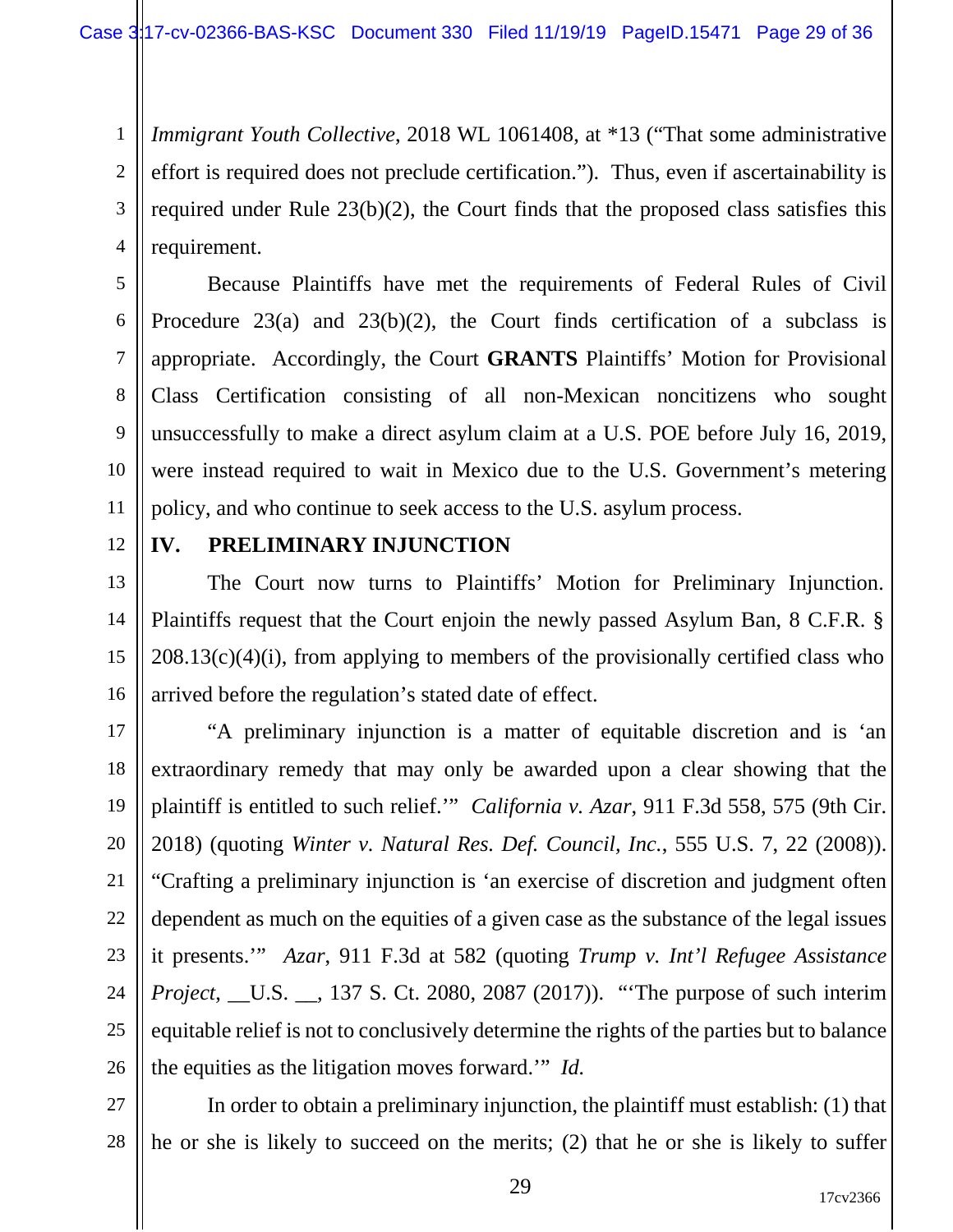1 2 3 4 5 irreparable harm in the absence of preliminary relief; (3) that the balance of equities tips in his or her favor; and (4) that an injunction is in the public interest. *Winter.* 555 U.S. at 20. "When the government is a party, the last two factors merge." *Azar*, 911 F.3d at 575 (citing *Drakes Bay Oyster Co. v. Jewell*, 747 F.3d 1073, 1092 (9th Cir. 2014)).

6 7 8 9 10 11 12 13 14 15 16 17 18 A preliminary injunction can take two forms. *Marlyn Nutraceuticals Inc. v. Mucus Pharma GmbH & Co.*, 571 F.3d 873, 878–79 (9th Cir. 2009). "'A mandatory injunction orders a responsible party to take action,' while '[a] prohibitory injunction prohibits a party from taking action and preserves the status quo pending a determination of the action on the merits.'" *Ariz. Dream Act Coalition v. Brewer*, 757 F.3d 1053, 1060 (9th Cir. 2014) (quoting *McCormack v. Hiedeman*, 694 F.3d 1004, 1019 (9th Cir. 2012)). "The 'status quo' refers to the legally relevant relationship *between the parties* before the controversy arose." *Id.* at 1061. When the Government seeks to revise a policy, it is affirmatively changing the status quo, and any injunction ordering that the new policy not take effect is a prohibitory injunction. *Id.* A mandatory injunction is particularly disfavored and requires heightened scrutiny. *Marlyn Nutraceuticals*, 571 F.3d at 878; *Ariz. Dream Act Coalition*, 757 F.3d at 1060.

19 20 21 22 23 The Plaintiffs in this case seek a prohibitory injunction. The Government has passed a regulation which affirmatively changes the status quo. Plaintiffs are seeking an injunction ordering that this new policy not be applied to a small subclass of asylum seekers. As such, the heightened scrutiny is not applicable to Plaintiffs' Motion.

24

#### **A. Likelihood of Success on the Merits**

25 26 27 The wording of the Asylum Ban is clear. It is only applicable to aliens who enter, attempt to enter, or arrive in the United States after July 16, 2019. *See* 8 C.F.R. § 208.13(c)(4)(i) (applying additional limitation on asylum eligibility to "any alien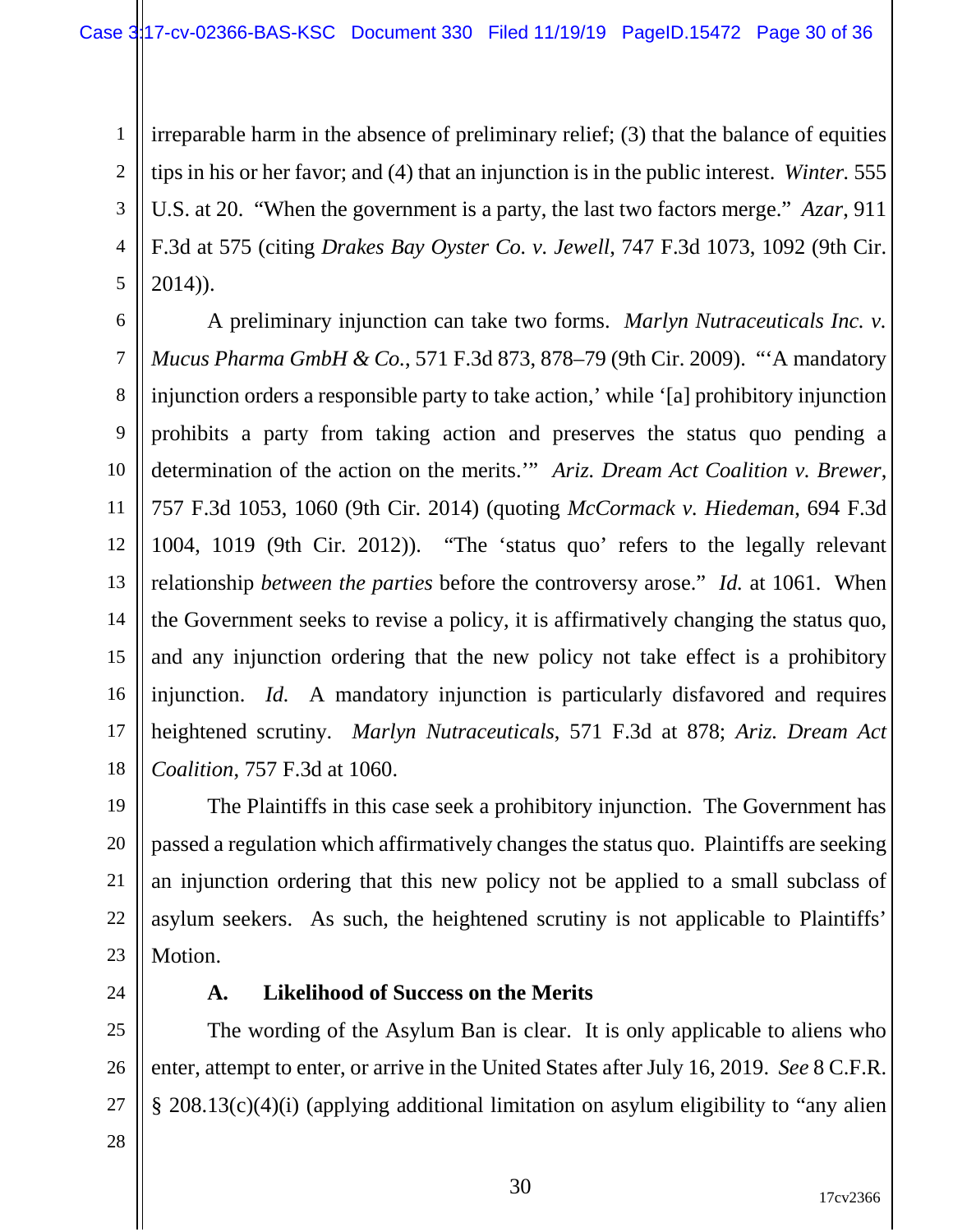who enters, attempts to enter, or arrives in the United States across the southern land border on or after July 16, 2019").

2 3

1

4 5 6 7 8 9 10 11 In its most recent order in this case, this Court concluded that class members "who may not yet be in the United States, but who [are] in the process of arriving in the United States through a POE[,]" were "arriving in the United States" such that the statutory and regulatory provisions at issue applied to them. *See Al Otro Lado*, 394 F. Supp. at 1199–1205. Adopting and applying the same reasoning here, the Court concludes that the Asylum Ban, by its express terms, does not apply to those non-Mexican foreign nationals in the subclass who attempted to enter or arrived at the southern border *before* July 16, 2019 to seek asylum but were prevented from making a direct claim at a POE pursuant to the metering policy.

12 13 14 15 16 17 "A regulation should be construed to give effect to the natural and plain meaning of its words." *Bayview Hunters Point Cmty. Advocates v. Metro. Transp. Comm'n*, 366 F.3d 692, 698 (9th Cir. 2004) (quoting *Crown Pac. v. Occupational Safety & Health Review Comm'n*, 197 F.3d 1036, 1038 (9th Cir. 1999)). Construing the Asylum Ban consistent with this principle, the Court finds that Plaintiffs are likely to succeed on the merits of their claim that the Asylum Ban does not apply to them.

18 19 20 21 22 23 24 25 26 27 28 The Government knowingly and intentionally implemented the Turnback Policy at its POEs before July 16, 2019. The Government also knew that, pursuant to this policy, CBP turned away many asylum-seekers who had approached a United States POE but could not cross the international boundary because they were required to wait in Mexico as a condition to accessing the asylum process in the United States. Despite this knowledge, the Government decided to issue a regulation applying only from July 16, 2019 forward. The Government could have enacted the Asylum Ban without specifying a time period, and thus imposed it on those subject to the metering procedures of the Turnback Policy. It could have also enacted the Asylum Ban with language specifying that it would be effective retrospectively to those metered at the border before the date the regulation was adopted. The Government chose to do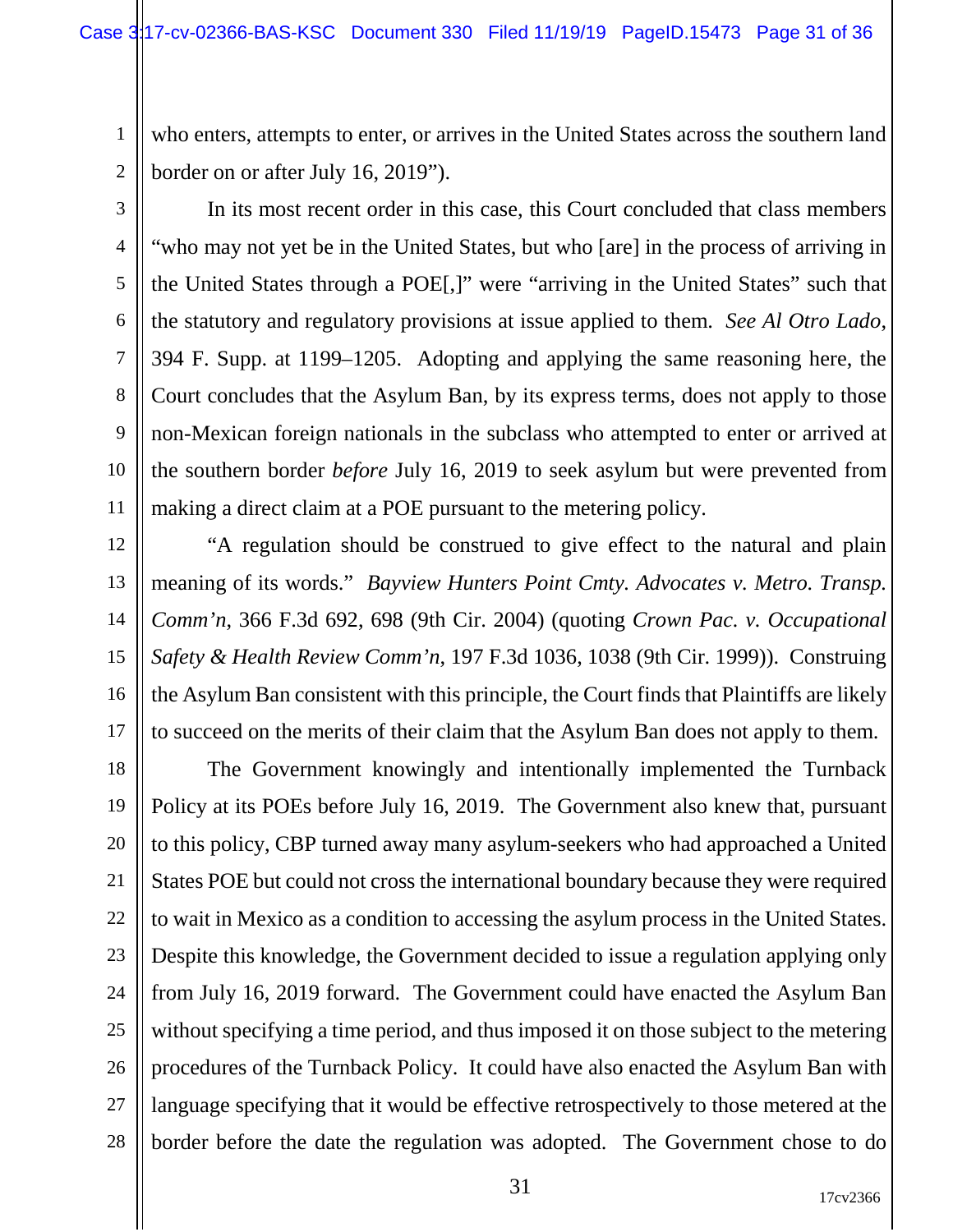1 2 3 4 neither. Instead, although the regulation clearly states that it applies only to aliens who entered, attempted to enter, or arrived on or after July 16, 2019, the Government is now attempting to apply the Asylum Ban beyond its unambiguous constraints to capture the subclass of Plaintiffs who are, by definition, not subject to this rule.

5 6 7 8 The Government's position that the Asylum Ban applies to those who attempted to enter or arrived at the southern border seeking asylum before July 16, 2019 contradicts the plain text of their own regulation. Thus, the Court finds that Plaintiffs are likely to succeed on this issue on the merits.

9

# **B. Irreparable Harm**

10 11 12 13 14 15 16 17 "Irreparable harm is traditionally defined as harm for which there is no adequate legal remedy, such as an award of damages." *Ariz. Dream Coalition*, 757 F.3d at 1068. "Because intangible injuries generally lack an adequate legal remedy, 'intangible injuries [may] qualify as irreparable harm.'" *Id.* (quoting *Rent-A-Ctr, Inc. v. Canyon Television and Appliance Rental, Inc.*, 944 F.2d 597, 603 (9th Cir. 1991)). One potential component of irreparable harm in an asylum case can be the claim that the individual is in physical danger if returned to his or her home country. *Leiva-Perez v. Holder*, 640 F.3d 962, 969 (9th Cir. 2011).

18 19 20 In this case, the provisionally certified subclass came to the southern border seeking asylum, claiming that they faced physical danger, torture or death if returned to their country of origin.<sup>[11](#page-31-0)</sup>

21 22 23 24 25 CBP officers prevented asylum-seekers from crossing the international line to U.S. soil on the basis that the POE was at capacity, and CBP guidance instructed officers to inform individuals "that they will be permitted to enter once there is sufficient space and resources to process them." (OIG Special Review at 6, Ex. 2 to Mot. for Prelim. Inj., ECF No. 294-4.) In other words, these asylum seekers

<span id="page-31-0"></span><sup>27</sup> 11 *See, e.g.*, Decl. of Roberto Doe ¶ 3; Decl. of S.N. ¶ 5; Decl. of Bianka Doe ¶ 3, Ex. 8 to Mot. for Prelim. Inj., ECF No. 294-10; Decl. of Djamal Doe ¶ 3, Ex. 12 to Mot. for Prelim. Inj., ECF No.

<sup>28</sup> 294-14; Decl. of Jordan Doe ¶ 3; Decl. of S.M.R.G. ¶ 4, Ex. 16 to Mot. for Prelim. Inj., ECF No. 294-20; Decl. of B.B. ¶ 4; Decl. of Mowha Doe ¶¶ 3–6.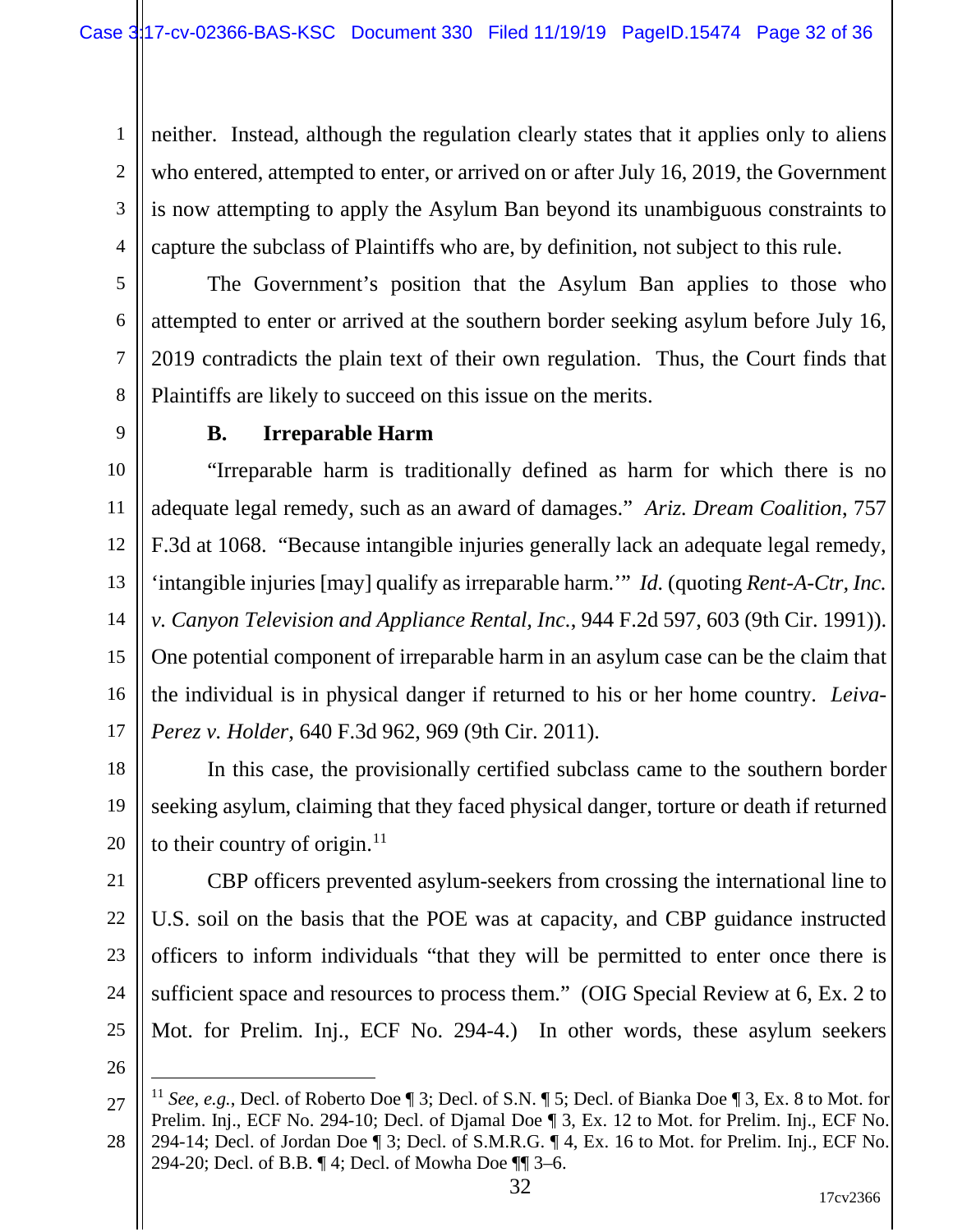1 2 3 4 understood their access to asylum in the United States to be premised on their willingness to wait in Mexico. In reliance on this representation by the U.S. Government, they did so. (*See* Decl. of B.B. ¶ 9 ("We put our names on the list because we believed in the process.").)

5 6 7 8 9 10 11 The Government—in a shift that can be considered, at best, misleading, and at worst, duplicitous—now seeks to change course. Although these individuals had already attempted to seek asylum in the United States and returned to Mexico only at the instruction of the Government, the Government intends to construe the fact that they were waiting in Mexico on or after July 16, 2019 as a failure to arrive in the United States before that date, thus subjecting them to the asylum eligibility bar contained in the Asylum Ban.

12 13 14 15 16 17 18 19 20 21 22 23 24 25 26 27 As such, the Government argues that the members of the subclass must first seek asylum in Mexico before they will be permitted to make a claim for asylum in the United States. *See* 8 C.F.R. § 208.13(c)(4)(i) (requiring foreign nationals to apply for asylum in at least one country through which they transited to the United States, "and receive[]a final judgment denying the alien protection in such country"). Again, however, based on the representations of the Government, these individuals have not done so because they believed that the process to receive an asylum hearing in the United States required only that they place themselves on a waitlist. As a result, they are now subject to Mexico's 30-day window for submitting asylum petitions and will likely be unable to meet the requirements of Asylum Ban. (Mot. for Prelim. Inj. at 12 ("[P]rovisional class members who were metered before July 16, 2019, by definition, have been in Mexico longer than a month, and are now barred from applying for asylum in Mexico by that country's 30-day bar on asylum applications."); *see also* Suppl. Decl. of Roberto Doe ¶ 7.). By extension, should the Asylum Ban be imposed on them, they will also lose their right to claim asylum in the United States.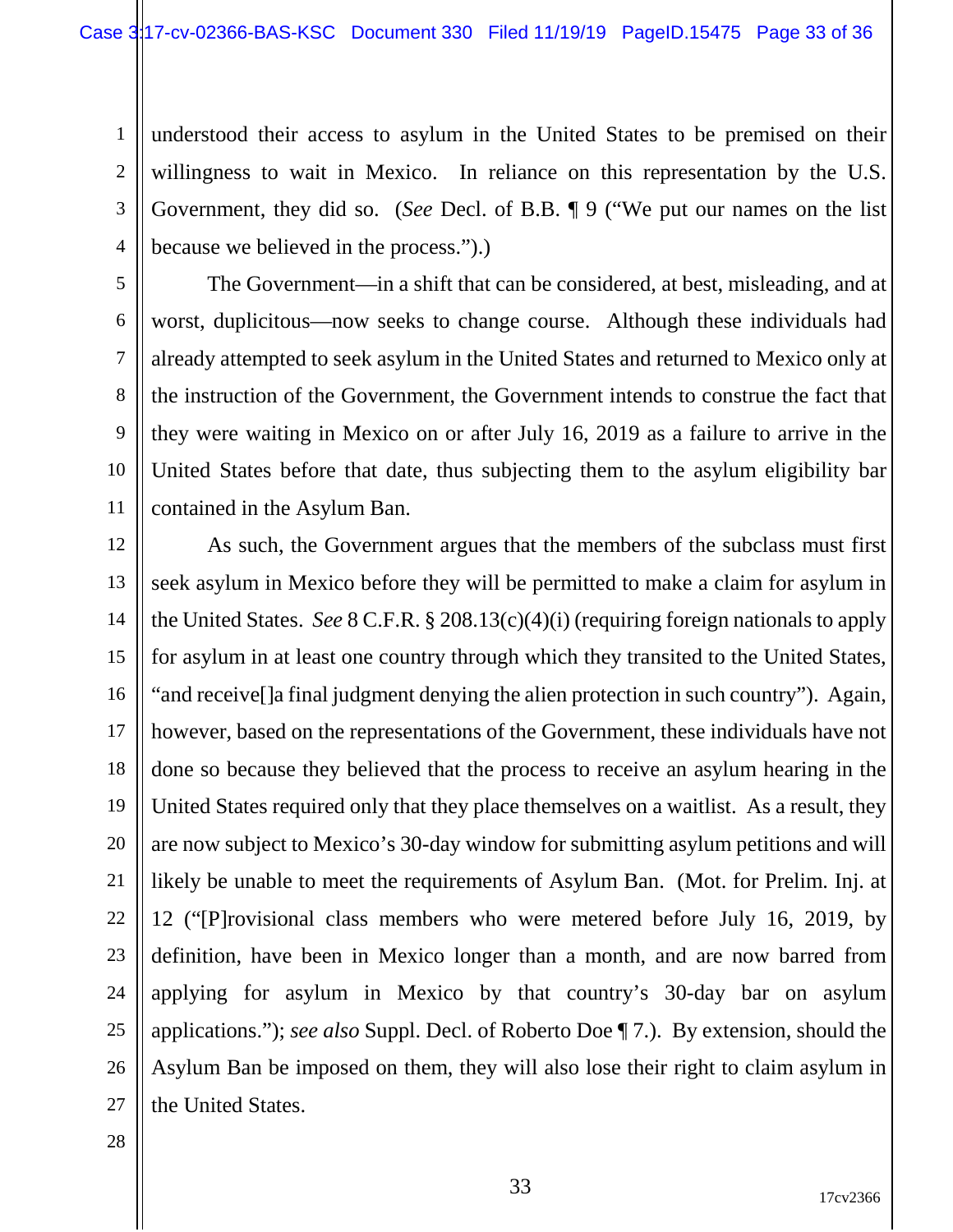1 2 3 4 Plaintiffs are simply seeking an opportunity to have their asylum claims heard. Failure to grant this preliminary injunction and return Plaintiffs to the status quo before the Asylum Ban went into effect, giving rise to the instant controversy, would therefore lead Plaintiffs to suffer irreparable harm.

5

#### **C. Balance of Equities/Public Interest**

6 7 8 9 10 11 12 13 While the Court must consider the public interest in preventing asylum-seekers from being improperly denied their access to the asylum process—particularly when the resulting ban could result in their removal to countries where they could face substantial harm—the Court is also mindful of the Government's position that it has a limited capacity to process all asylum-seekers in a timely fashion. Defendants argue that the Asylum Ban was passed in response to these limitations and that a preliminary injunction could complicate the Government's ability to deal with these issues, slowing the asylum process for others.

14 15 16 17 18 19 20 21 22 23 24 25 26 27 However, ultimately the Court finds the balance of equities and public interest tips in Plaintiffs' favor for two reasons. First, the putative subclass relied on the Government's representations. They returned to Mexico reasonably believing that if they followed these procedures, they would eventually have an opportunity to make a claim for asylum in the United States. But for the Government's metering policy, these asylum-seekers would have entered the United States and started the asylum process without delay. Similarly, but for the Government's current attempt to apply the Asylum Ban to them, these individuals could have their asylum claims adjudicated under the law in place at the time of their metering, which did not include the requirement that they first exhaust asylum procedures in Mexico. But because they did as the Government initially required and waited in Mexico, the Government is now arguing that they did not enter, attempt to enter, or arrive in the United States before July 16, 2019 and are now subject to this additional eligibility limitation. This situation, at its core, is quintessentially inequitable.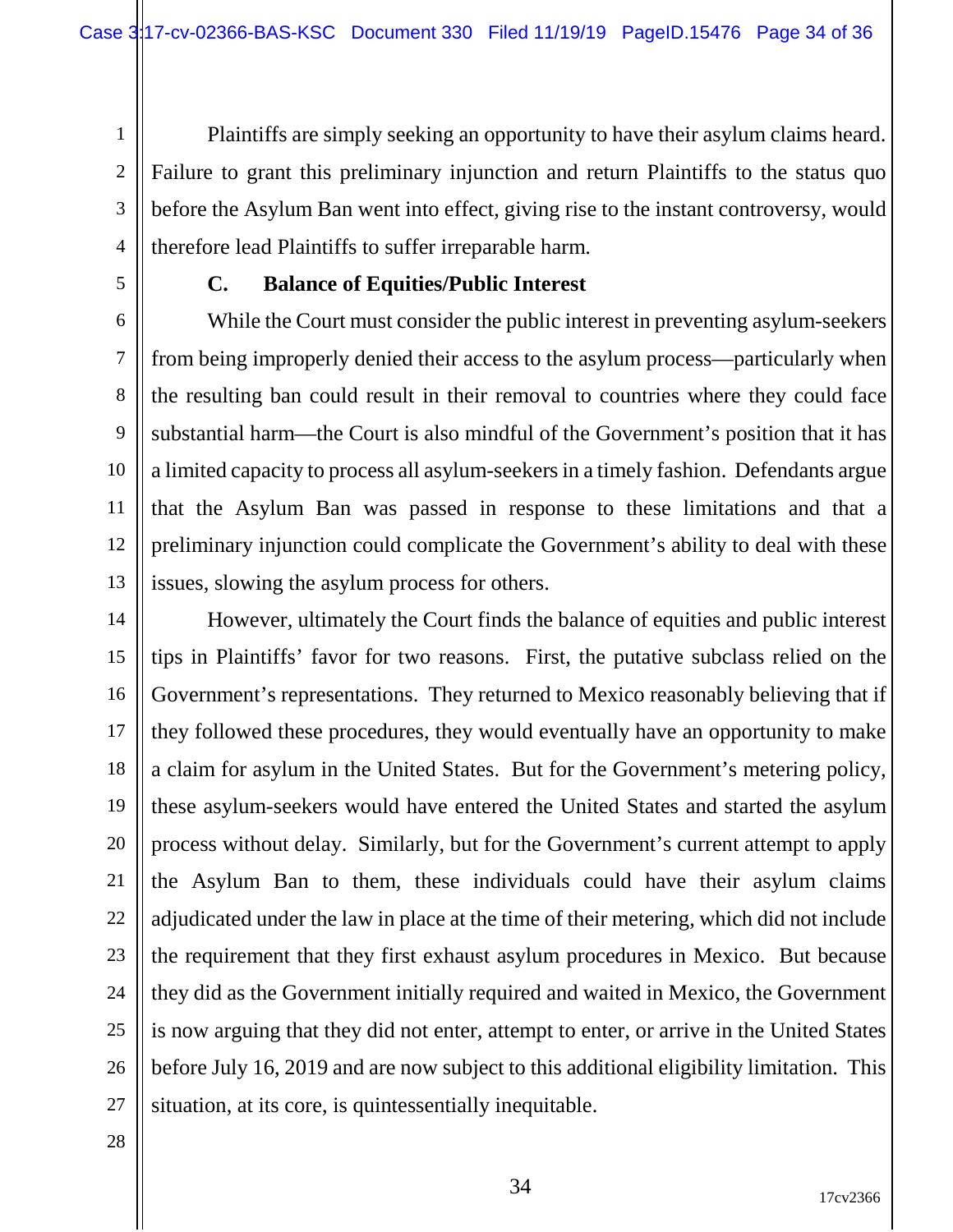1 2 3 4 5 6 Second, as discussed above, if the Asylum Ban was meant to apply to those individuals waiting for their asylum hearing in Mexico due to the metering policy, the regulation could simply have said so. The fact that the Government is now so broadly interpreting a regulation that could have, but did not, include those who were metered, also leads the Court to include that the balance of equities tips in favor of Plaintiffs.

7 8 9 10 The Court concludes Plaintiffs have clearly shown a likelihood of success on the merits and irreparable harm, and that the balance of equities and public interest fall in their favor. Hence, the Court **GRANTS** Plaintiffs' Motion for a Preliminary Injunction.

11

### **D. Scope of the Injunction**

12 13 14 15 16 17 "[T]he scope of injunctive relief is dictated by the extent of the violation established, not by the geographical extent of the plaintiff." *Califano v. Yamasaki*, 442 U.S. 682, 702 (1979). In the immigration context, moreover, courts "have consistently recognized the authority of district courts to enjoin unlawful policies on a universal basis." *E. Bay Sanctuary Covenant v. Trump*, 932 F.3d 742, 779 (9th Cir. 2018) (citing cases).

18 19 20 21 22 23 24 Unlike *East Bay Sanctuary*, however, nationwide injunctive relief is not necessary in this case to offer complete redress. Rather, the scope of the injunctive relief is limited by the class definition. *See All. to End Repression v. Rochford*, 565 F.2d 975, 980 (7th Cir. 1977) ("If, however, the suit is based on the constitutionality of a statute as applied or of a general practice, as is the case here, then the scope of the appropriate remedy can be defined more clearly by reference to the definition of the plaintiff class.").<sup>[12](#page-34-0)</sup> The injunctive relief in this case would apply only to the class

<span id="page-34-0"></span><sup>26</sup> 27 28 <sup>12</sup> In fact, critics of the universal or nationwide injunction endorse the use of Rule  $23(b)(2)$  class actions when injunctive relief limited to the named plaintiff "proves too narrow." Samuel L. Bray, *Multiple Chancellors: Reforming the National Injunction*, 131 Harv. L. Rev. 417, 475–76 (2017) ("Indeed, if federal courts were to end the practice of issuing national injunctions, and instead were to issue only plaintiff-protective injunctions, it would become easier to see the rationale for the Rule 23(b)(2) class action as a means of achieving broad injunctive relief.").